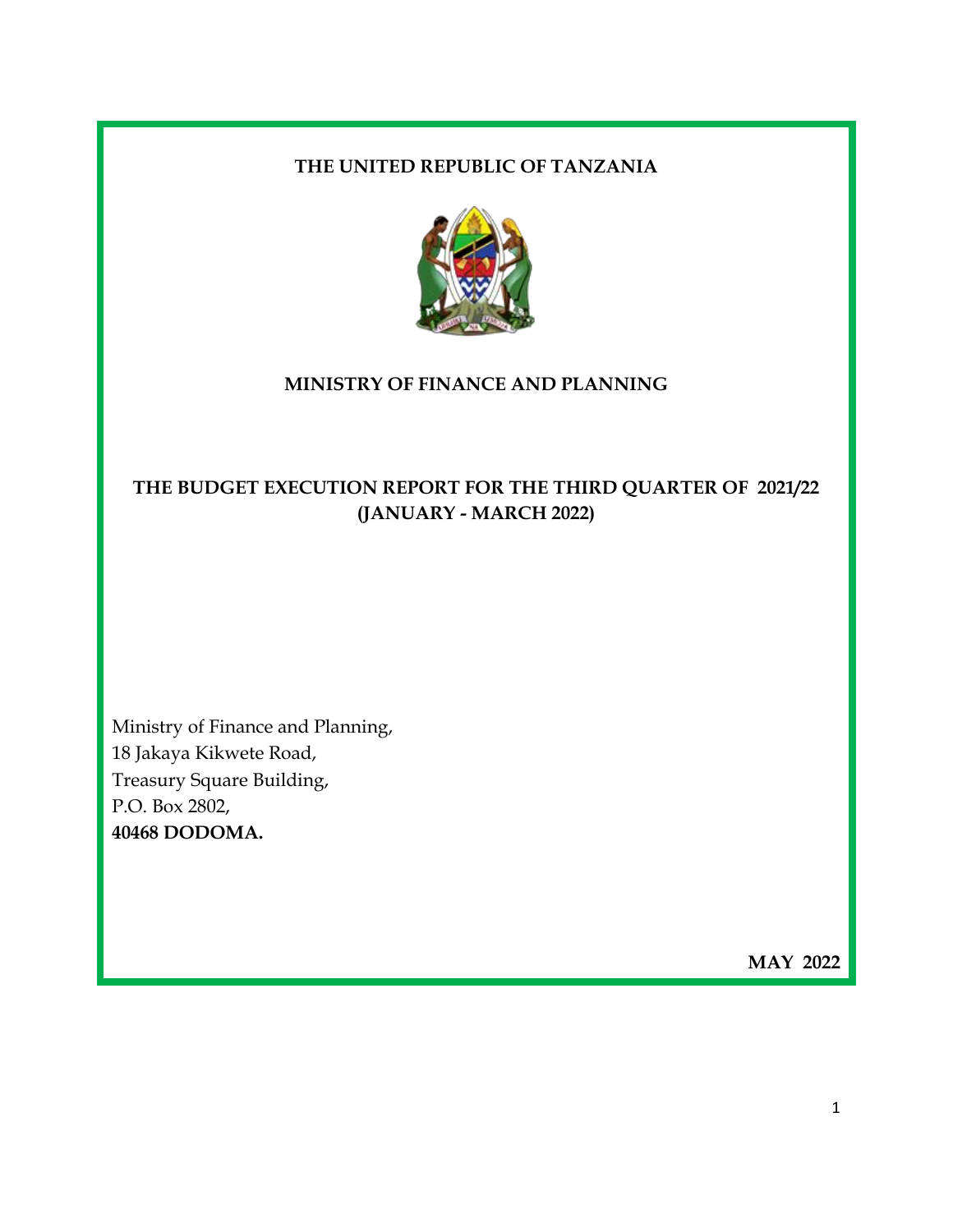## **LIST OF ABBREVIATIONS**

| AfDB         | African Development Bank                     |
|--------------|----------------------------------------------|
| <b>COVID</b> | Corona Virus Disease                         |
| <b>IDA</b>   | <b>International Development Association</b> |
| <b>DSA</b>   | Debt Sustainability Analysis                 |
| EAC          | <b>East African Community</b>                |
| <b>GBS</b>   | <b>General Budget Support</b>                |
| <b>GDP</b>   | <b>Gross Domestic Product</b>                |
| LGAs         | <b>Local Government Authorities</b>          |
| <b>PAYE</b>  | Pay as You Earn                              |
| <b>REA</b>   | <b>Rural Energy Agency</b>                   |
| <b>SADC</b>  | Southern African Development Community       |
| <b>SDL</b>   | Skills Development Levy                      |
| <b>TRA</b>   | Tanzania Revenue Authority                   |
| <b>USD</b>   | United States Dollar                         |
| VAT          | Value Added Tax                              |
|              |                                              |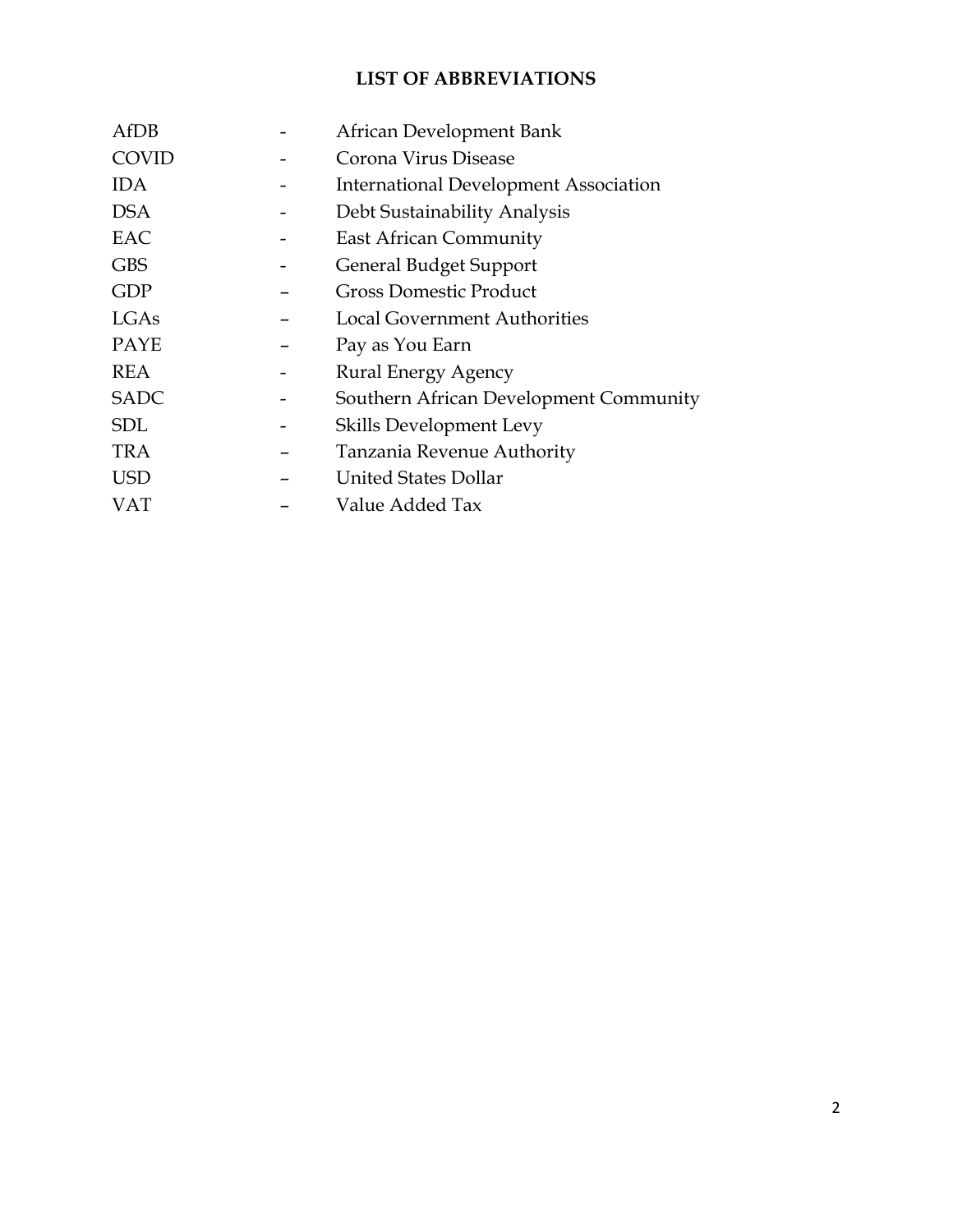# TABLE OF CONTENTS

| 1.0   |                                                                |  |
|-------|----------------------------------------------------------------|--|
| 1.1   |                                                                |  |
| 1.2   |                                                                |  |
| 1.3   |                                                                |  |
| 1.4   |                                                                |  |
| 1.5   |                                                                |  |
| 1.6   |                                                                |  |
| 1.7   |                                                                |  |
| 1.8   |                                                                |  |
| 1.9   |                                                                |  |
| 2.0   |                                                                |  |
| 2.1   |                                                                |  |
| 2.1.2 |                                                                |  |
| 2.1.3 |                                                                |  |
| 2.1.4 |                                                                |  |
| 2.1.5 |                                                                |  |
| 2.1.6 |                                                                |  |
| 2.1.7 |                                                                |  |
| 2.2   |                                                                |  |
| 2.2.1 |                                                                |  |
| 2.2.2 |                                                                |  |
| 2.2.3 |                                                                |  |
| 2.2.4 |                                                                |  |
| 2.2.5 |                                                                |  |
| 2.2.6 | Cumulative Expenditure Performance (July 2021 to March 2022)16 |  |
| 2.3   |                                                                |  |
| 2.4   |                                                                |  |
| 2.4.1 |                                                                |  |
| 2.4.2 |                                                                |  |
| 3.0   |                                                                |  |
| 3.1   |                                                                |  |
| 3.2   |                                                                |  |
| 3.3   |                                                                |  |
| 3.4   |                                                                |  |
| 4.0   |                                                                |  |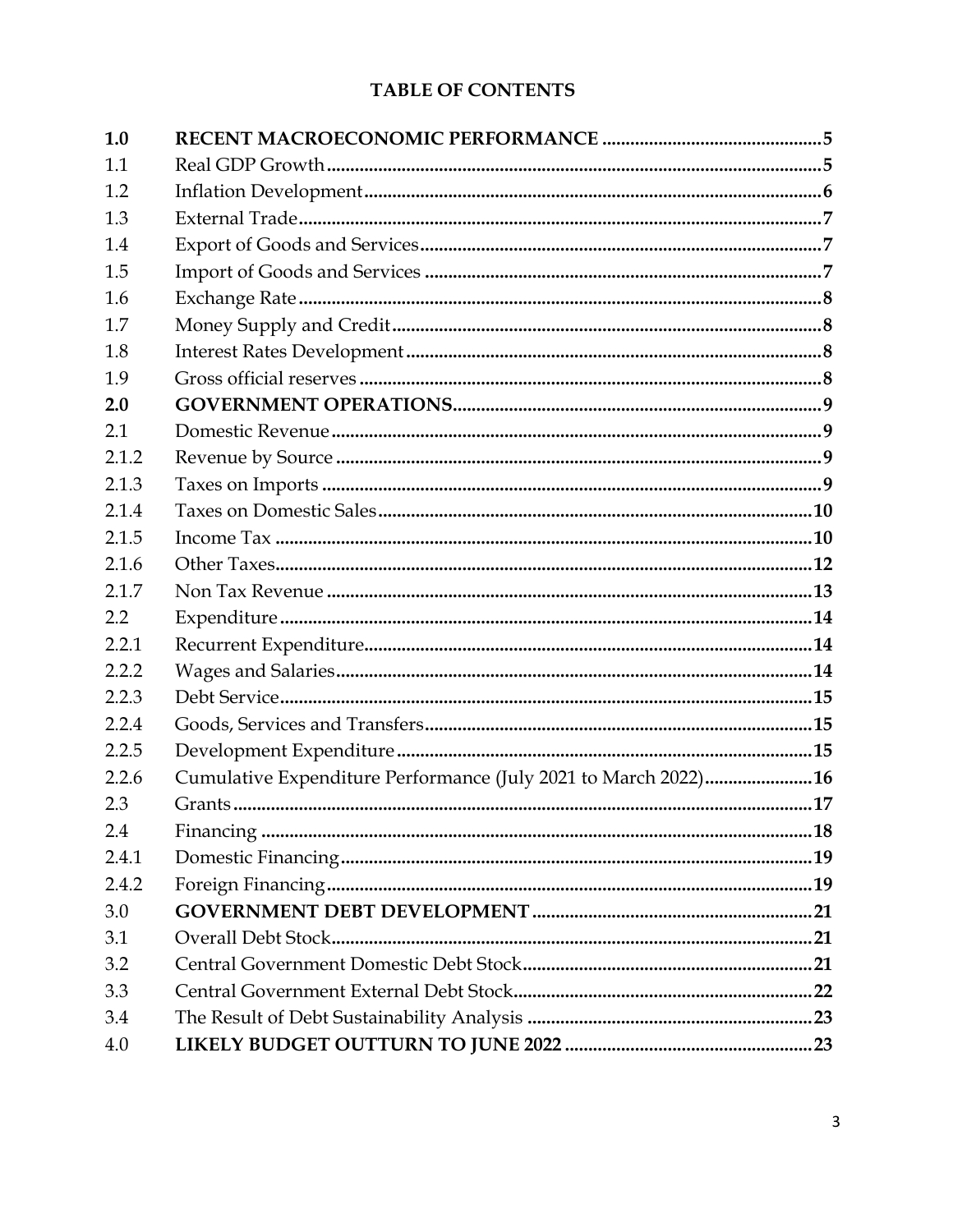### **Executive Summary**

Budget execution report for the third quarter of 2021/22 provides insights on the implementation of Government budget by highlighting the macro-economic performance as well as performance of revenue, expenditure and financing for that period. In addition, the report covers the cumulative performance for the period of July 2021 to March 2022.

During the fourth quarter of 2021 (October – December), real GDP growth was 4.9 percent compared with the growth of 4.8 percent in the corresponding quarter in 2020. Other social services which include arts and entertainment as well as activities of households as an employer recorded the highest growth of 11.7 percent followed by accommodation and food services (11.3 percent), electricity supply (10.6 percent), information and communication (9.3 percent), finance and insurance (8.7 percent), public administration and defense (7.4 percent) and mining and quarrying (7.0 percent). Inflation rate remained within the medium-term target of 3.0 – 5.0 percent whereby headline inflation was 3.7 percent and core inflation 3.0 percent.

Domestic revenue collection (including LGAs own source) amounted to 6,243.6 billion shillings equivalent to 96.1 percent of the target of 6,494.0 billion shillings, which was 25.2 percent higher than 4,987.2 billion shillings collected in the corresponding period in 2020/21.

Government spending stood at 9,342.0 billion shillings, equivalent to 95.9 percent of the target of 9,739.6 billion shillings. Of that amount, expenditure on recurrent activities was 5,691.5 billion shillings and development projects was 3,650.4 billion shillings.

During the quarter under review, project grants amounting to 18.4 billion shillings, equivalent to 6.0 percent of the target were disbursed by Development Partiners.

Total financing for the third quarter was 1,315.3 billion shillings against the target of 1,401.6 billion shillings, equivalent to 94.0 percent of the target. Out of the total financing, total foreign net financing from borowing was 665.0 billion shillings and total domestic net financing was 650.4 billion shillings.

As at end March 2022, the Central Government debt stock stood at 69,261.2 billion shillings compared with 59,852.63 billion shillings recorded in the corresponding period in 2021, equivalent to an increase of 17.7 percent. External debt stock amounted to 47,483.2 billion shillings and domestic debt stock was 21,778.0 billion shillings.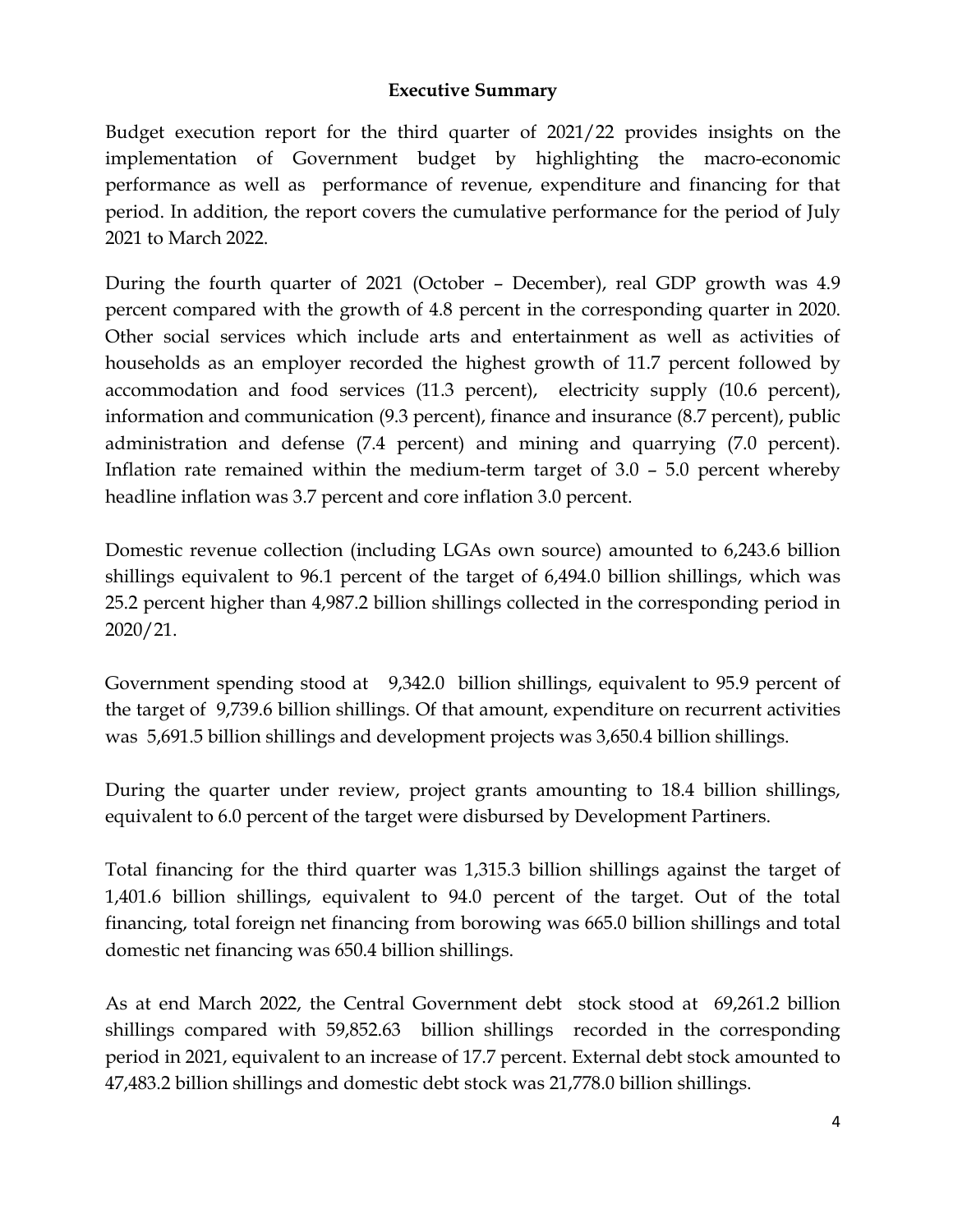#### <span id="page-4-0"></span>**1.0 RECENT MACROECONOMIC PERFORMANCE**

#### <span id="page-4-1"></span>**1.1 Real GDP Growth**

During the fourth quarter (October – December) of 2021, Gross Domestic Product (GDP) at current prices increased to 43.4 trillion shillings from 40.4 trillion shillings in the corresponding quarter in 2020. Meanwhile, the real GDP at 2015 constant prices increased to 36.9 trillion shillings from 35.2 trillion shillings recorded in the similar quarter in 2020, equivalent to a growth of 4.9 percent compared with the growth of 4.8 percent registered in the corresponding quarter in 2020 (**Chart 1.1**). This growth was largely attributed to growth in other Social Services (11.7 percent) which include arts and entertainment as well as activities of households as an employer followed by accommodation and food services (11.3 percent), electricity supply (10.6 percent), information and communication (9.3 percent), finance and insurance (8.7 percent), public administration and defense (7.4 percent), and mining and quarrying (7.0 percent) as depicted in **Chart 1.2**.





**Source**: National Bureau of Statistics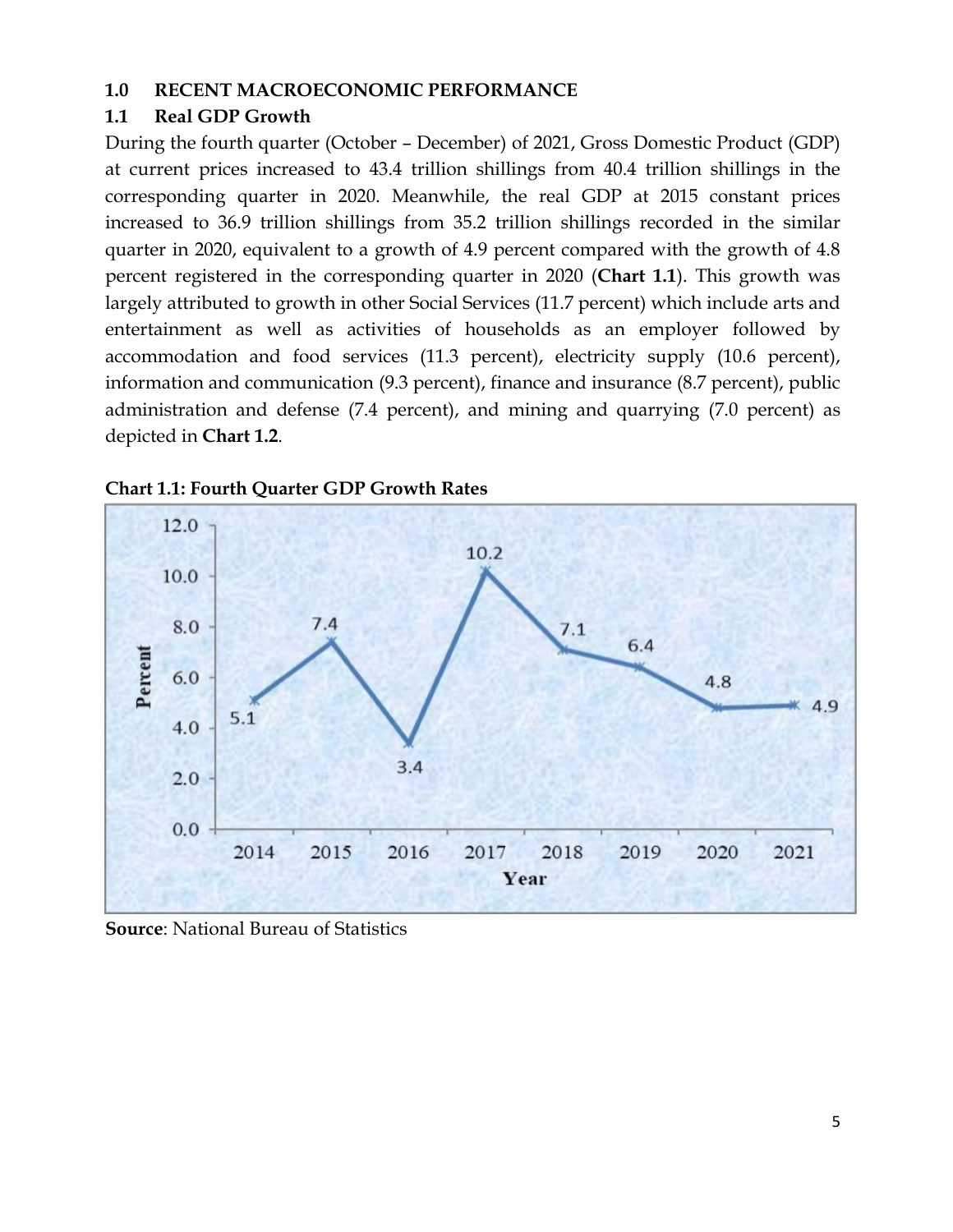



**Source**: National Bureau of Statistics

## <span id="page-5-0"></span>**1.2 Inflation Development**

During the third quarter of 2021/22, headline inflation increased to an average of 3.7 percent from 3.3 percent recorded in the similar period in 2020/21, remaining within the national target of 3.0 – 5.0 percent, EAC convergence criteria of not more than 8.0 percent and SADC benchmarks of between 3.0 and 7.0 percent. The inflation increase was on account of increased fuel prices in the world market. Core inflation decreased to an average of 3.0 percent during the second quarter of 2021/22 from 3.6 percent in the corresponding period in 2020/211. **Chart 1.3** presents the trend of inflation in the third quarter from 2016 to 2021.

<sup>&</sup>lt;sup>1</sup> Core inflation is an inflation measure that excludes items with volatile prices that is unprocessed food with exception to maize flour; energy and utilities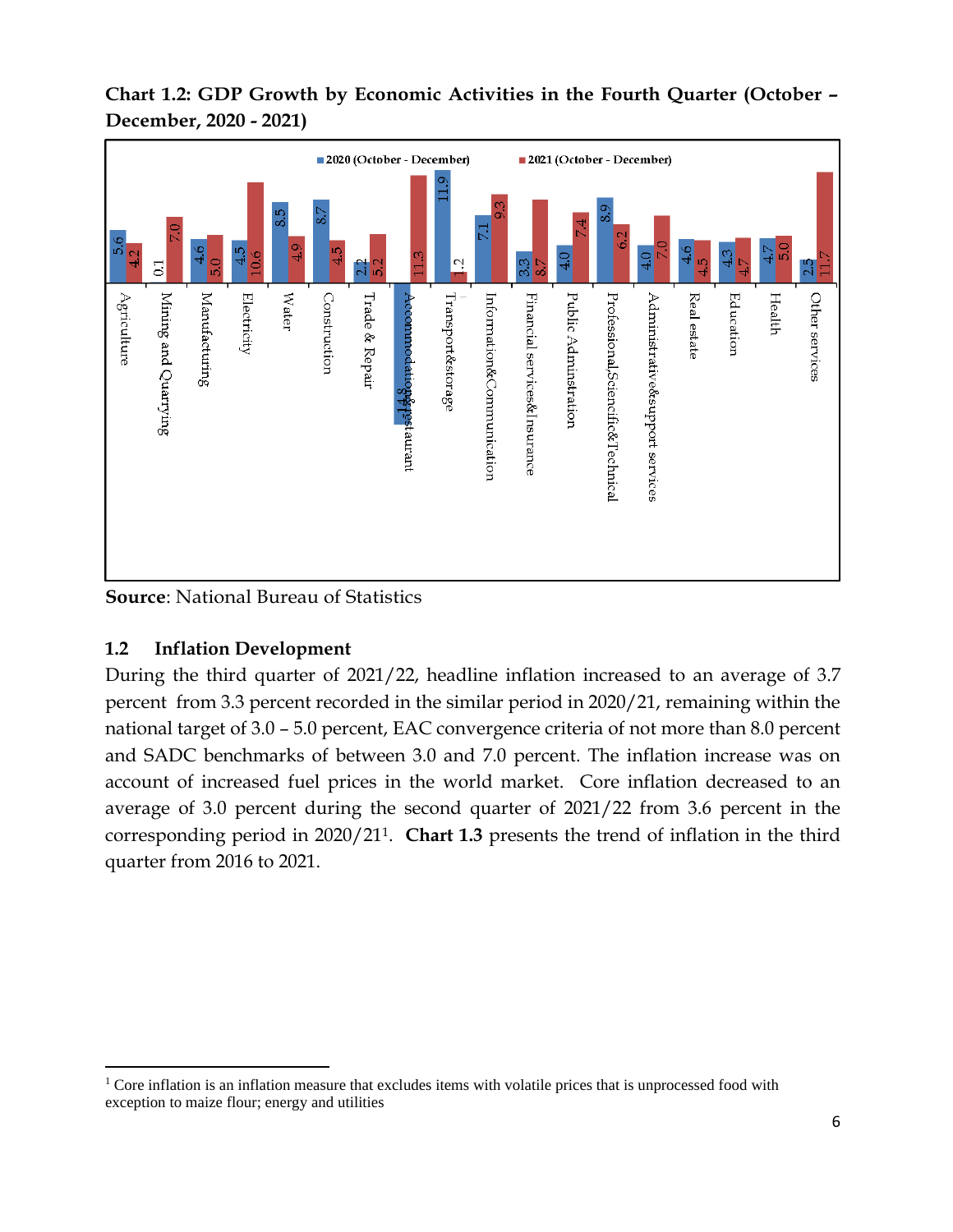

**Chart 1.3: Trend of Headline Inflation from (January to March), 2016 to 2022**

## <span id="page-6-0"></span>**1.3 External Trade**

In the third quarter of 2021/22, the current account deficit increased to USD 1,315.9 million from a deficit of USD 351.9 million recorded in the corresponding period in 2020/21. The increase of current account deficit was due to a rise in import bill particularly for petroleum products.

## <span id="page-6-1"></span>**1.4 Export of Goods and Services**

The value of exports of goods and services increased to USD 2,434.6 million from USD 2,111.8 million recorded in the corresponding quarter in 2020/21, equivalent to an increase of 15.3 percent. The increase was largely attributed to rise in service receipts by 26.9 percent to USD 924.8 million from USD 728.6 million recorded in similar period 2020/21. During the period under review, exports of goods increased to USD 1,509.8 million from USD 1,383.3 million in the corresponding period in 2020/21, equivalent to an increase of 9.1 percent, mainly due to rise in exports of cashewnuts and tobacco.

## <span id="page-6-2"></span>**1.5 Import of Goods and Services**

The value of import of goods and services amounted to USD 3,552.7 million compared with USD 2,412.2 million recorded in the corresponding period in 2020/21, equivalent to an increase of 47.3 percent. During that period, import of goods was USD 2,881.5 million compared with 2,089.3 recorded in similar period in 2020/21, equivalent to an increase of 37.9 percent. In addition, services payments increased to USD 671.2 million from USD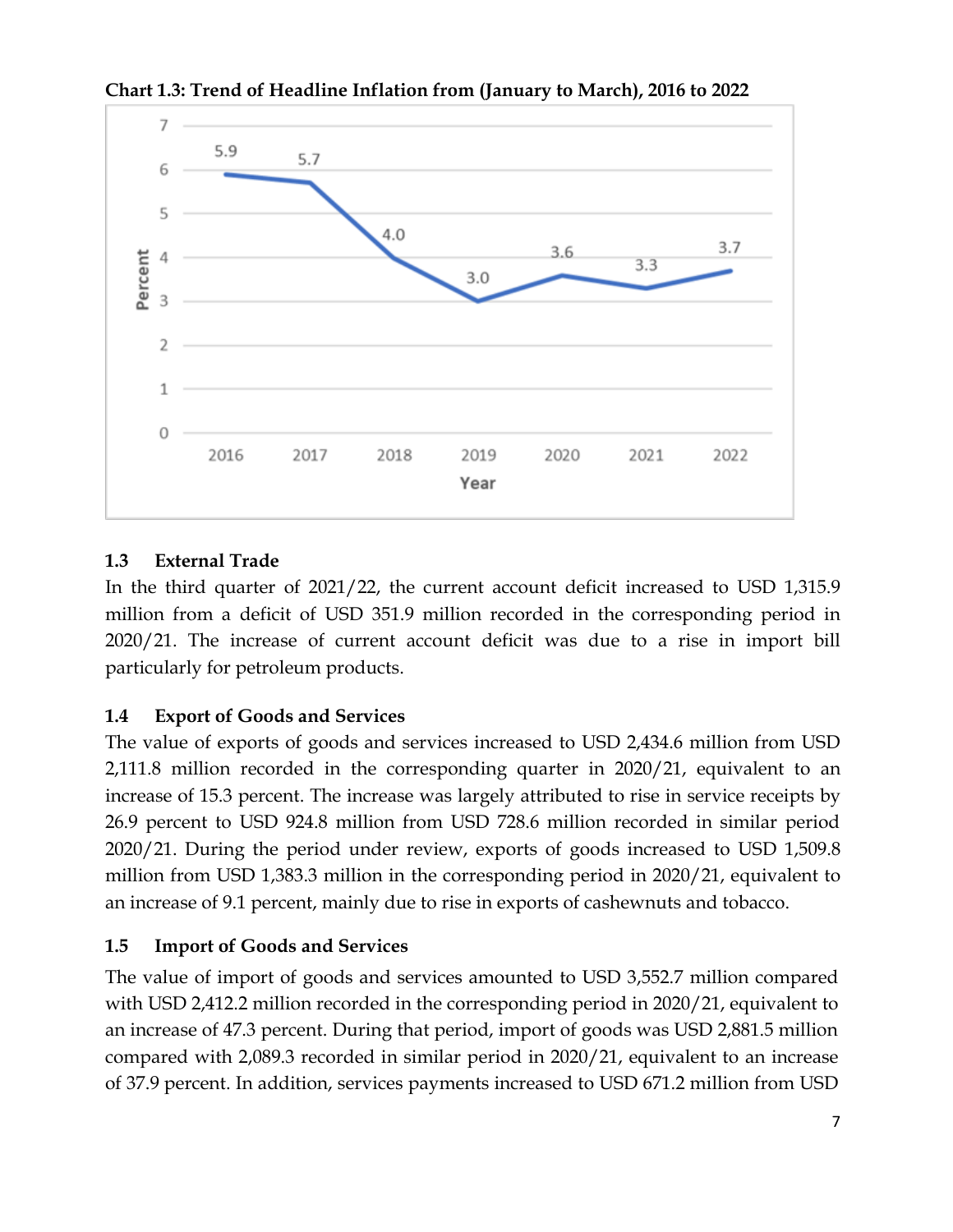322.9 million.

### <span id="page-7-0"></span>**1.6 Exchange Rate**

The value of shilling remained stable against the US dollar, trading at an average of shilling 2,298.18 per USD in the quarter ending March 2022, compared with shilling 2,298.48 per USD traded in the corresponding period in 2021, representing an average appreciation of 0.3 percent, owing to low and stable domestic inflation and sustained prudent monetary and fiscal policies.

## <span id="page-7-1"></span>**1.7 Money Supply and Credit**

Bank of Tanzania sustained implementation of accommodative monetary policy in the first three quarters of 2021/22, in line with the need to improve credit flows to the private sector. During the period under review, extended broad money supply (M3) growth averaged at 13.5 percent, broad money supply (M2) grew by 16.0 percent and narrow money supply (M1) <sup>2</sup> grew by 19.3 percent compared with 6.7 percent, 9.1 percent and 9.3 percent in similar period in 2020/21 respectively. In addition, credit to the private sector grew by an average of 7.8 percent compared with 4.2 percent in the similar period in 2020/21. The recovery of private sector credit was largely attributed to sustained accommodative monetary policy and recovery of economic activities from adverse impact of COVID-19 pandemic as global economies re-open.

### <span id="page-7-2"></span>**1.8 Interest Rates Development**

During the first three quarters ending March 2022, one year lending rate averaged at 16.73 percent compared with 15.63 percent recorded in similar period in 2021. On the other hand, overall lending rate averaged at 16.46 percent compared with 16.59 percent recorded in corresponding period in 2021. The downward trajectory for overall lending rates was attributed to accommodative monetary policy measures taken. One-year deposit rate eased to an average of 8.07 percent from 8.32 percent in corresponding period of 2021, while overall time deposits rate increased to 6.85 percent from 6.68 percent in 2021. Given such trend, the spread between one-year lending and deposit interest rates increased to an average of 8.66 percentage points from 7.30 percentage points recorded in the corresponding period in 2020/21.

## <span id="page-7-3"></span>**1.9 Gross official reserves**

Foreign exchange reserves amounted to USD 5,581.6 million in March 2022, covering 5.6

 $2$  M1- Currency in circulation outside banking system plus demand deposits (cheque account) of residents with banks in the country.

M2- M1 plus fixed deposits and savings deposits of residents with banks in the country

M3- M2 plus residents' foreign currency deposits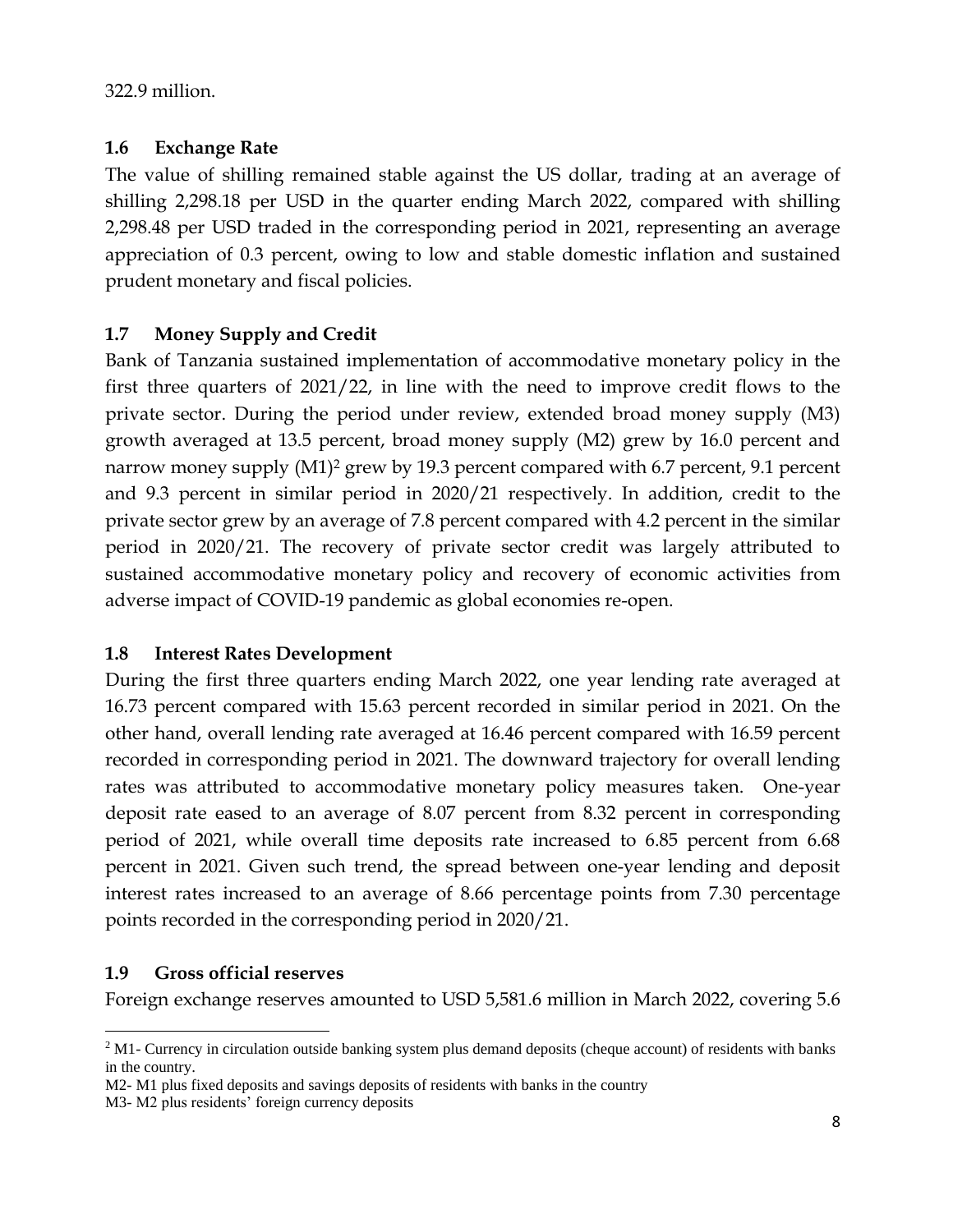months of projected imports of goods and services. The level achieved was above the country, EAC and SADC benchmarks of not less than 4 months, 4.5 months and 6.0 months, respectively.

## <span id="page-8-0"></span>**2.0 GOVERNMENT OPERATIONS**

### <span id="page-8-1"></span>**2.1 Domestic Revenue**

The Government continued to implement various strategies to ensure revenue target set in the year 2021/22 is achieved. During the third quarter, total domestic revenue collection (including LGAs own source) amounted to 6,243.6 billion shillings, equivalent to 96.1 percent of the target of 6,494.0 billion shillings, which was 25.2 percent higher than 4,987.2 billion shillings collected in the corresponding period in 2020/21. On cumulative basis, total amount collected from July 2021 to March 2022 was 18,129.2 billion shillings against the target of 19,542.4 billion shillings, equivalent to 93.0 percent of the target and an increase of 17.0 percent when compared with the amount collected in the same period in 2020/21. Out of that amount, collection from Tanzania Revenue Authority (TRA) was 15,630.7 billion shillings against the target of 16,646.1 billion shillings, equivalent to 94.0 percent. Non tax revenue collected by MDAs was 1,822.6 billion shillings, equivalent to 81.0 percent of the target of 2,248.5 billion shillings and collection from LGAs own source was 675.9 billion shillings against the target of 647.9 billion shillings, equivalent to 104.0 percent.

## <span id="page-8-2"></span>**2.1.2 Revenue by Source**

## <span id="page-8-3"></span>**2.1.3 Taxes on Imports**

Import taxes and duties collection in the third quarter amounted to 1,545.6 billion shillings, reflecting a performance of 100.3 percent of the target and 24.0 percent higher when compared with collections registered in the similar period in 2020/21. The performance was attributed to an increase in importation of consumer goods. Cumulatively, import taxes and duties collection amounted to 4,702.3 billion shillings, reflecting a performance of 102.1 percent of estimated 4,604.5 billion shillings, and 20.0 percent higher when compared with collections registered in the similar period in 2020/21. The excise on petroleum imports recorded the performance of 928.1 billion shillings, which was 89.7 percent of the planned target of 1,034.4 billion shillings and lower by 3.0 percent when compared with the same period in 2020/21. Excise on other imports registered performance of 105.0 percent of the target with a collection of 185.3 billion shillings. Import duty performed below the target with a collection of 1,094.5 billion shillings, equivalent to 98.0 percent of the target. Collections of VAT on nonpetroleum was 2,494.4 billion shillings, equivalent to 109.0 percent of the target.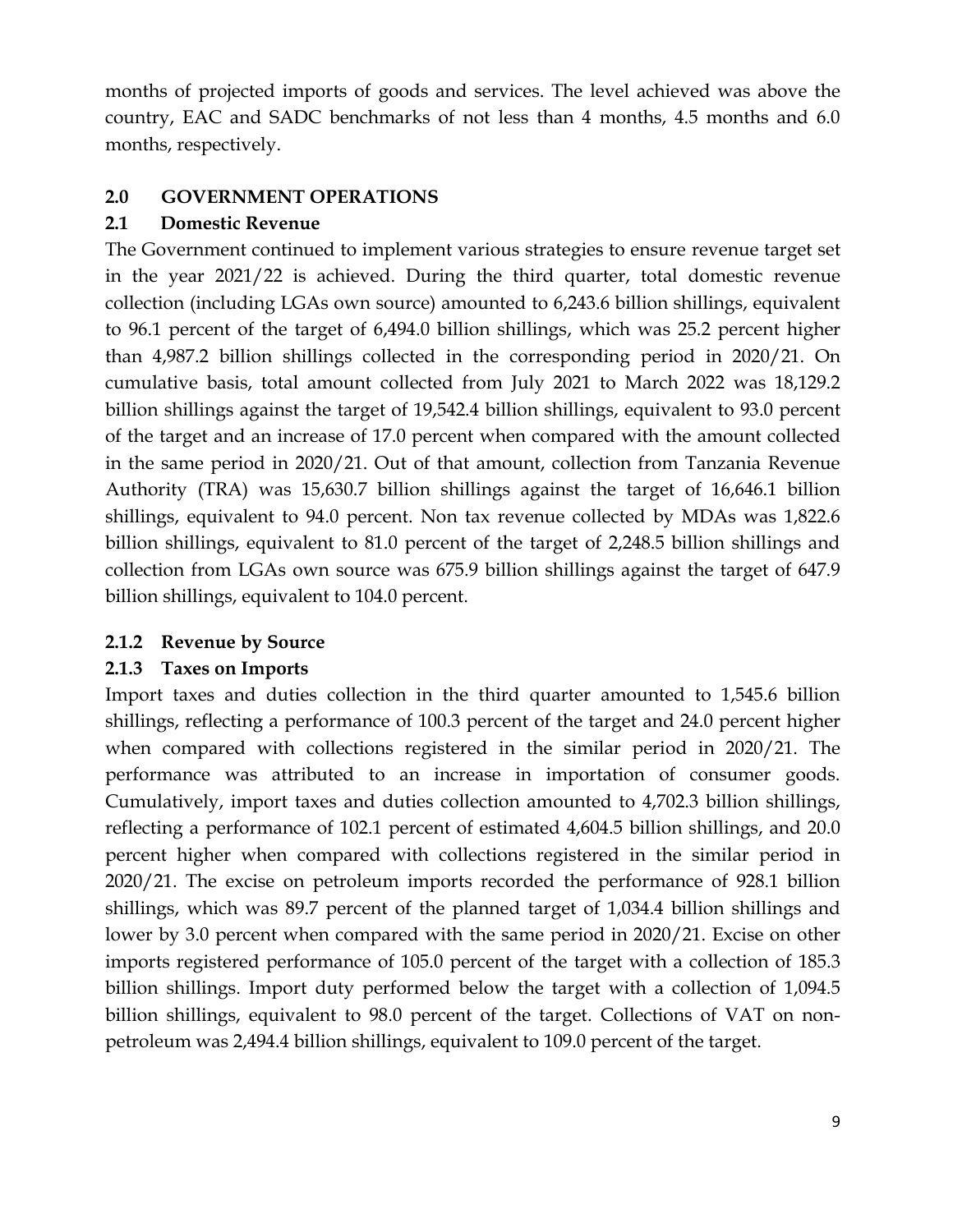#### <span id="page-9-0"></span>**2.1.4 Taxes on Domestic Sales**

Actual tax collection from domestic sales increased by 18.4 percent to 1,161.8 billion shillings from 981.0 billion shillings collected in the corresponding period in 2020/21. This collection was equivalent to 95.4 percent of the target of 1,217.4 billion shillings. On cumulative basis, tax on domestic sales was 3,222.5 billion shillings, equivalent to 92.7 percent of the target of 3,476.5 billion shillings and 7.6 percent higher than 2,996.0 billion shillings collected in the same period in 2020/21. Out of the total domestic sales tax collection, the excise duty was 1,073.1 billion shillings, equivalent to 93.5 percent of the target of 1,147.6 billion shillings while VAT on domestic sales amounted to 2,149.5 billion shillings, which was 92.0 percent of the target and 5.0 percent higher when compared with similar period in 2020/21. The performance below target for VAT on domestic sales was attributed to a decrease in sales of beer, cigarettes and soft drinks; and high input tax claims by the cement, beer and spirits manufacturers. The underperformance of the domestic excise duty was mainly due to decline in production of excisable commodities such as beer, cigarettes, wine and sprit. **Chart 2.1** shows the trend of tax on domestic sales for the first three quarters of the financial years (2016/17 – 2021/22).



**Chart 2.1: Trend of Tax on Domestic Sales for the Period of July to March (2016/17 to 2021/22)**

### <span id="page-9-1"></span>**2.1.5 Income Tax**

Income tax collection for the third quarter amounted to 1,852.2 billion shillings which was 108.5 percent of the target of collecting 1,707.1 billion shillings and 29.0 percent higher compared with collections registered in the same period in 2020/21.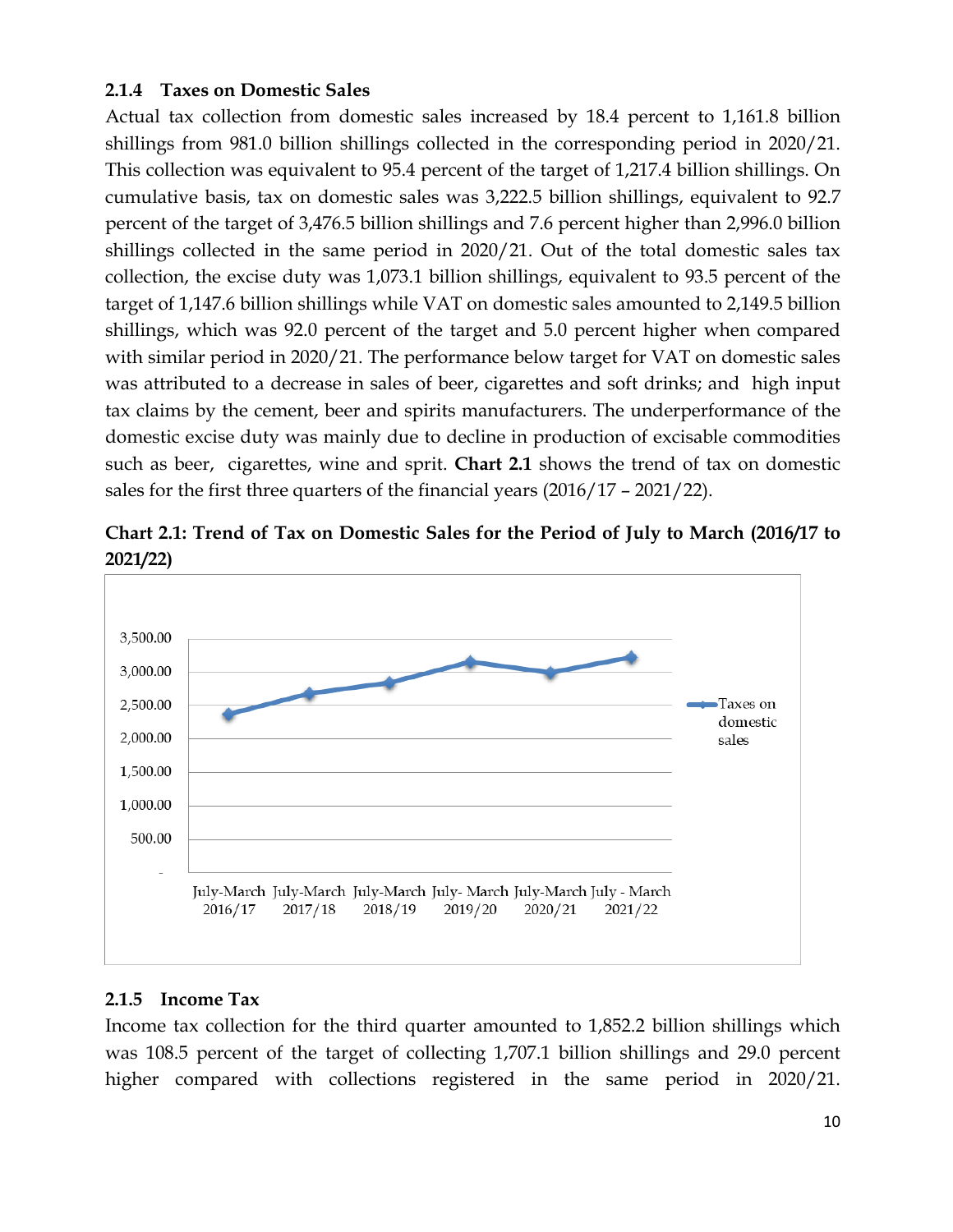Cumulatively, income tax collection was 5,707.6 billion shillings, equivalent to 110.0 percent of estimates of 5,163.1 billion shillings. Out of the total collection, PAYE for the third quarter was 632.6 billion shillings, equivalent to 103.5 percent of the target. Cumulatively, PAYE collection was 1,800.5 billion shillings against the target of 1,858.5 billion shillings, signifying the performance of 97.0 percent and higher by 11.0 percent when compared with 1,626.9 billion shillings collected in the corresponding period in 2020/21. The overperformance of PAYE in the third quarter was due to a close follow up of employers which enhanced filing of employment taxes from both Government and Private sector.

Revenue collection from corporate tax was 778.7 billion shillings, equivalent to 123.9 percent of the target of 628.6 billion shillings. Cumulatively, a total of 2,565.1 billion shillings was collected which was 138.0 percent of the target. The performance was attributed to improved business performance especially in the mining and banking sectors and close monitoring of the provisional corporate taxes. On the other hand, collections from withholding taxes for the third quarter were 279.7 billion shillings, equivalent to 89.8 percent of the target. The performance was affected by the decrease in number of transactions that attract withholding taxes such as management fees, rent and interest payments. Cumulative collection of withholding taxes was 910.2 billion shillings against the target of 971.7 billion shillings, equivalent to 93.7 percent. Revenue performance by major tax items is shown in **Chart 2.2**.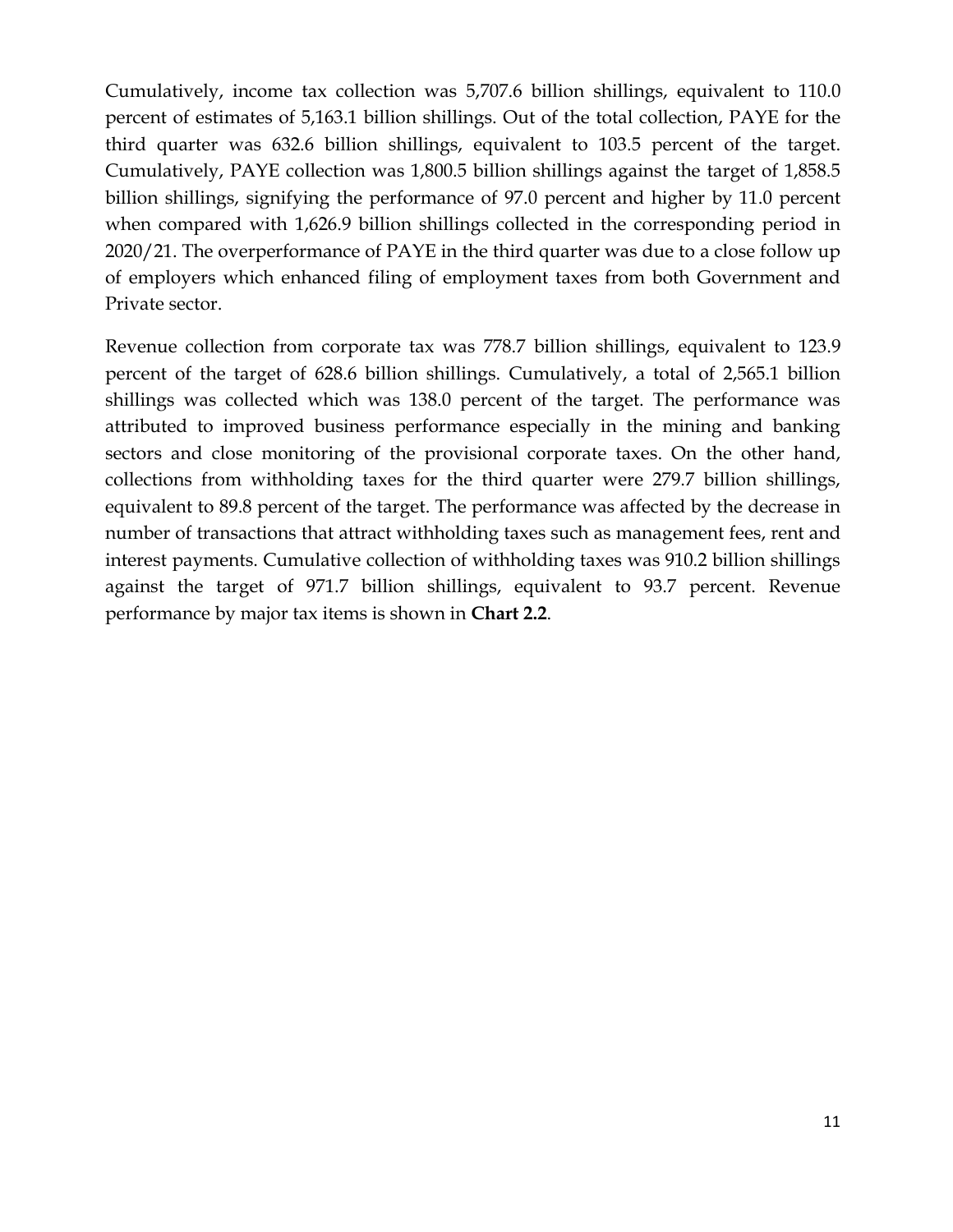

**Chart 2.2: Revenue Performance by Major Tax Item (July 2021 – March 2022)**

### <span id="page-11-0"></span>**2.1.6 Other Taxes**

During the period under review, actual collections from this category amounted to 696.1 billion shillings, equivalent to 97.8 percent of the estimate of 711.5 billion shillings. On cumulative basis, 1,911.7 billion shillings was collected, equivalent to 102.0 percent of the target of 1,882.7 billion shillings, and an increase by 12.0 percent when compared with the amount collected in the same period in 2020/21. Out of the amount collected, Fuel Levy and Transit Fee amounted to 1,013.0 billion shillings, equivalent to 109.0 percent of estimates; collections meant for National Water Development Fund was 139.5 billion shillings, which was 102.0 percent of estimates; and collections for Rural Energy Agency (REA) amounted to 188.2 billion shillings, equivalent to 64.0 percent of estimates. On the other hand, collections from other sources recorded performance as follows: collections for Railway Development Fund 243.0 billion shillings, equivalent to 113.0 percent of estimates; Business Skill Development Levy (SDL) recorded 216.16 billion shillings, equivalent to 90.0 percent of estimates, and Departure Service Charges performed at 80.0 percent of estimates of 41.5 billion shillings. The trend of revenue performance is indicated in **Chart 2.3**.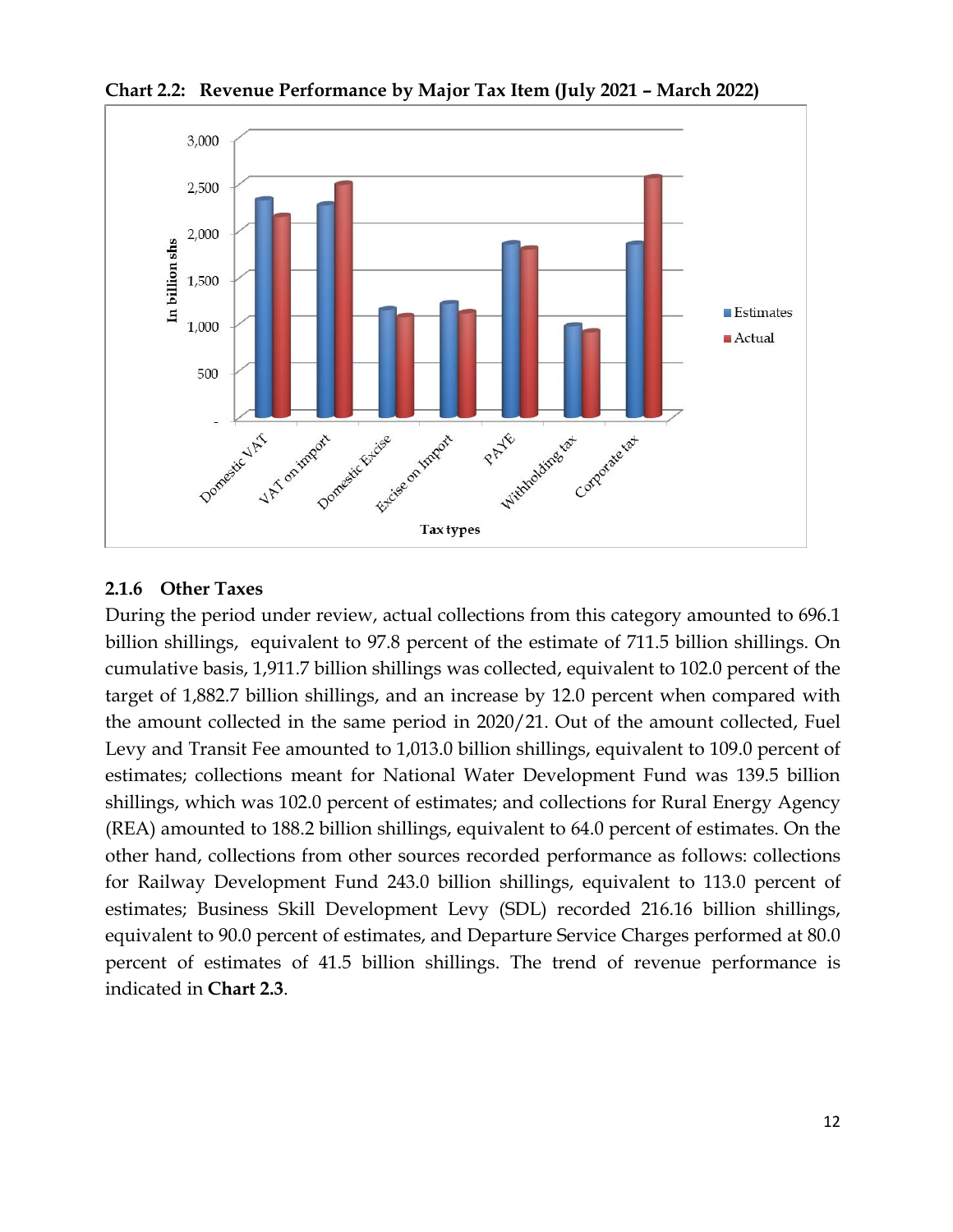

## **Chart 2.3: Revenue Performance (July 2021 to March 2022) Compared with (July 2020 to March 2021)**

## <span id="page-12-0"></span>**2.1.7 Non Tax Revenue**

Non-tax revenue collections in the third quarter of 2021/22 amounted to 946.7 billion shillings, equivalent to 80.6 percent of estimates of 1,174.6 billion shillings. The collections were higher by 37.0 percent when compared with collections registered in the same period in 2020/21. For the period of July 2021 to March 2022, collections of non-tax revenue were 2,488.8 billion shillings equivalent to 71.1 percent of estimates of 3,499.8 billion shillings. Out of the amount, non-tax revenue collected by Ministries was 1,266.8 billion shillings against the target of 1,722.1 billion shillings, equivalent to 73.6 percent; dividends and contribution from Government Institutions were 555.8 billion shillings, equivalent to 106.0 percent of the target; and non-tax revenue collected by TRA (money transactions levy, billboard fee, property tax, tourist sector and others) was 666.2 billion shillings, which was 53.2 percent of the estimates of 1,251.3 billion shillings.

Collections from LGAs own source in the third quarter of 2021/22 amounted to 215.7 billion shillings, equivalent to 103.3 percent of estimates. For the first three quarters of 2021/22, LGAs own source recorded 675.9 billion shillings, which was 104.0 percent of the target, and higher by 21.0 percent when compared with the same period in 2020/21.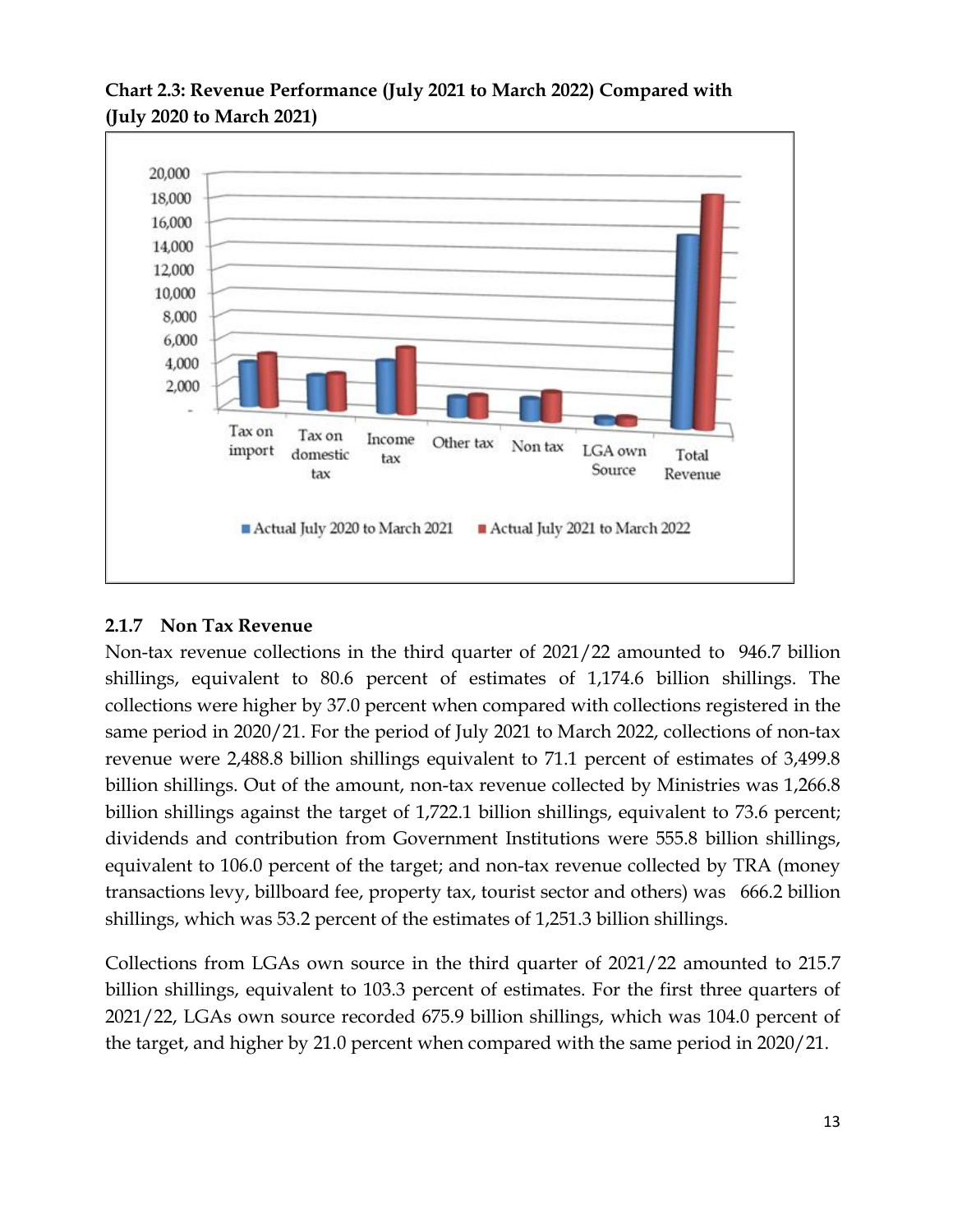

## **Chart 2.4: Domestic Revenue Performance (July 2021 to March 2022) Compared with Estimates**

# <span id="page-13-0"></span>**2.2 Expenditure**

The approved Government expenditure for 2021/22 was 37,992.5 billion shillings which comprised of 23,002.9 billion shillings for recurrent activities and 14,989.6 billion shillings for development projects. During the third quarter, Government spending was 9,342.0 billion shillings, equivalent to 95.9 percent of the target of 9,739.6 billion shillings. Expenditure continued to be aligned with identified priority areas including expenses on debt service, wages and salaries and financing of development projects.

## <span id="page-13-1"></span>**2.2.1 Recurrent Expenditure**

Expenditure on recurrent activities for the period under review was 5,691.5 billion shillings, against the target of 5,906.3 billion shillings, equivalent to 96.4 percent and 6.1 percent higher than 5,363.7 billion shillings registered in the corresponding period in 2020/21. The performance was attributed to continued Government's commitment in honoring statutory obligations.

## <span id="page-13-2"></span>**2.2.2 Wages and Salaries**

Expenditure on wages and salaries amounted to 2,048.4 billion shillings, equivalent to 99.9 percent of the target of 2,050.4 billion shillings. The performance was in line with Government's wage bill for the third quarter.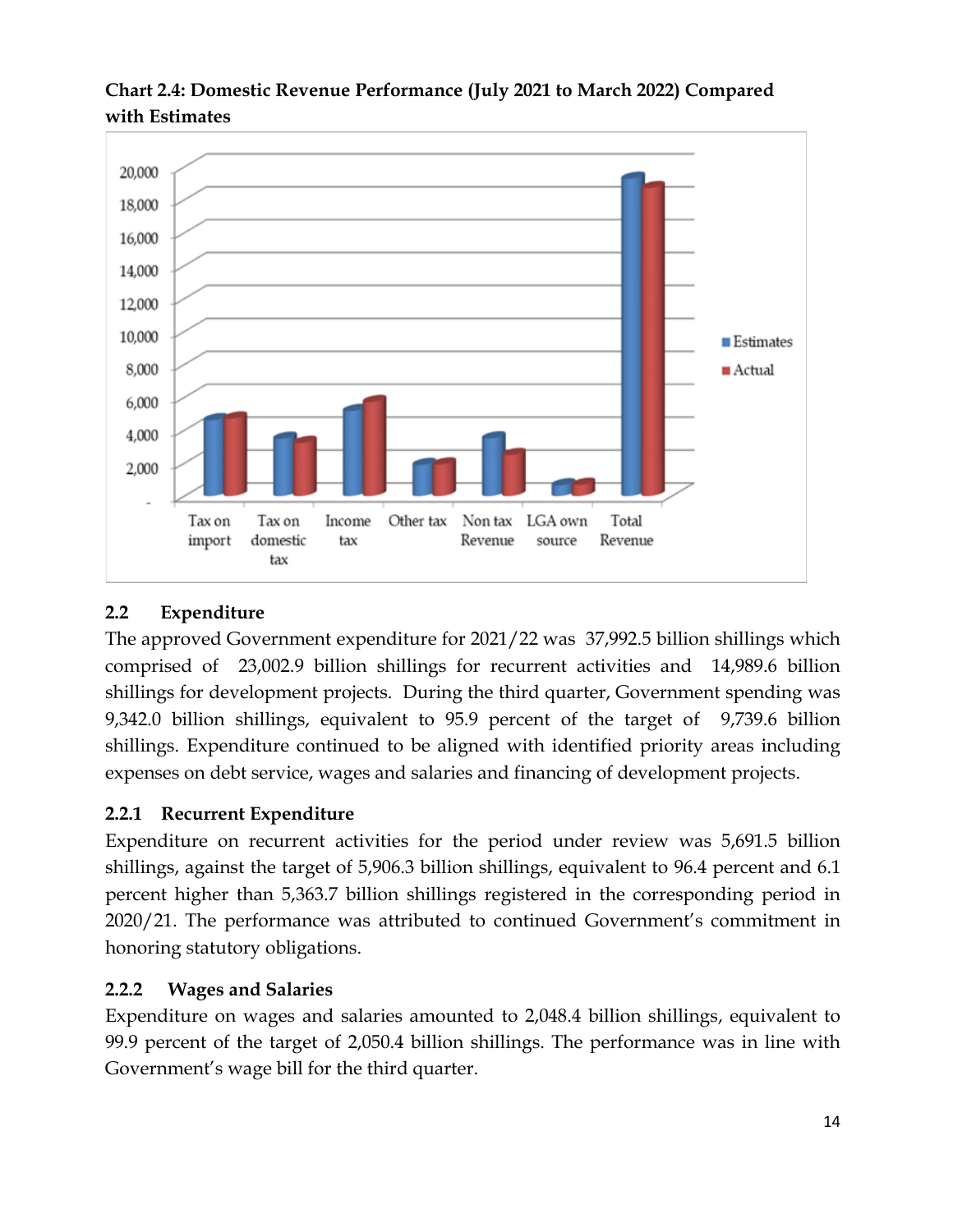## <span id="page-14-0"></span>**2.2.3 Debt Service**

Debt service amounted to 2,051.2 billion shillings, equivalent to 98.2 percent of the target of 2,087.9 billion shillings. Amortization was 1,367.6 billion shillings and interest payments were 683.6 billion shillings. Expenditure on debt service was consistent with matured obligations for the period under review.

## <span id="page-14-1"></span>**2.2.4 Goods, Services and Transfers**

Government spending on goods, services and grant transfers to lower-level Government and Parastatals amounted to 1,591.9 billion shillings, equivalent to 90.0 percent of the target of 1,768.0 billion shillings for the period under review.

### <span id="page-14-2"></span>**2.2.5 Development Expenditure**

During the third quarter, disbursement for implementation of various development projects was 3,650.4 billion shillings against the target of 3,833.3 billion shillings, equivalent to 95.2 percent which was 29.3 percent higher than 2,822.2 billion shillings recorded in the corresponding quarter in 2020/21. The performance was highly on account of increased absorption capacity for projects financed by domestic resources. Out of the total disbursement, domestic resources were 3,250.2 billion shillings, equivalent to 124.9 percent of the target and foreign resources amounted to 400.3 billion shillings. The performance of budget execution in major categories of recurrent and development as well as economic classification for the third quarter of 2021/22 is presented in **Chart 2.5** and **Chart 2.6**.



**Chart 2.5: Expenditure Performance by Recurrent and Development Budget (January to March 2022)**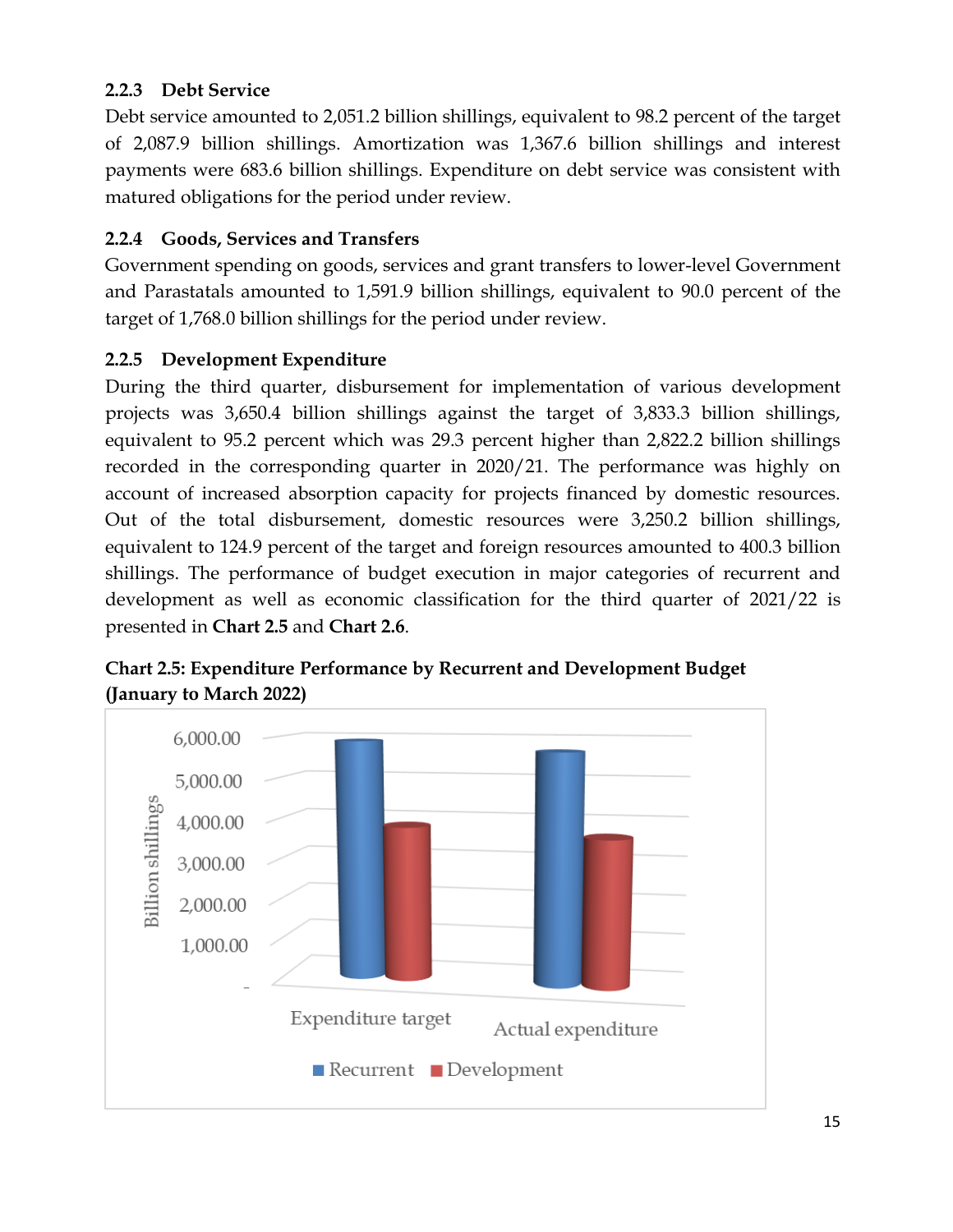

## **Chart 2.6: Expenditure Performance by Economic Classification (January to March 2022)**

## <span id="page-15-0"></span>**2.2.6 Cumulative Expenditure Performance (July 2021 to March 2022)**

The Government spending for the period of July 2021 to March 2022 amounted to 26,433.2 billion shillings, reflecting a performance of 92.5 percent of the target of 28,564.0 billion shillings.

Recurrent expenditure was 16,835.4 billion shillings, equivalent to 96.7 percent of the target of 17,404.7 billion shillings. The recurrent expenditure comprised of: wages and salaries 6,033.6 billion shillings (equivalent to 98.5 percent of the target of 6,125.7 billion shillings); debt service 6,481.2 billion shillings (equivalent to 99.3 percent of estimates of 6,527.1billion shillings); and goods, services and transfers 4,320.6 billion shillings (equivalent to 90.9 percent of the target of 4,755.0 billion shillings).

Development expenditure, amounted to 9,597.8 billion shillings, equivalent to 86.0 percent of 11,156.3 billion shillings target. Out of that amount, 8,444.4 billion shillings were domestic resources and 1,153.4 billion shillings foreign resources. Projects financed by domestic resources had a large share of development budget execution owing to a good performance of domestic revenue.

The cumulative performance of budget execution in major categories of recurrent and development as well as economic classification for July 2021 to March 2022 is presented in **Chart 2.7 and Chart 2.8.**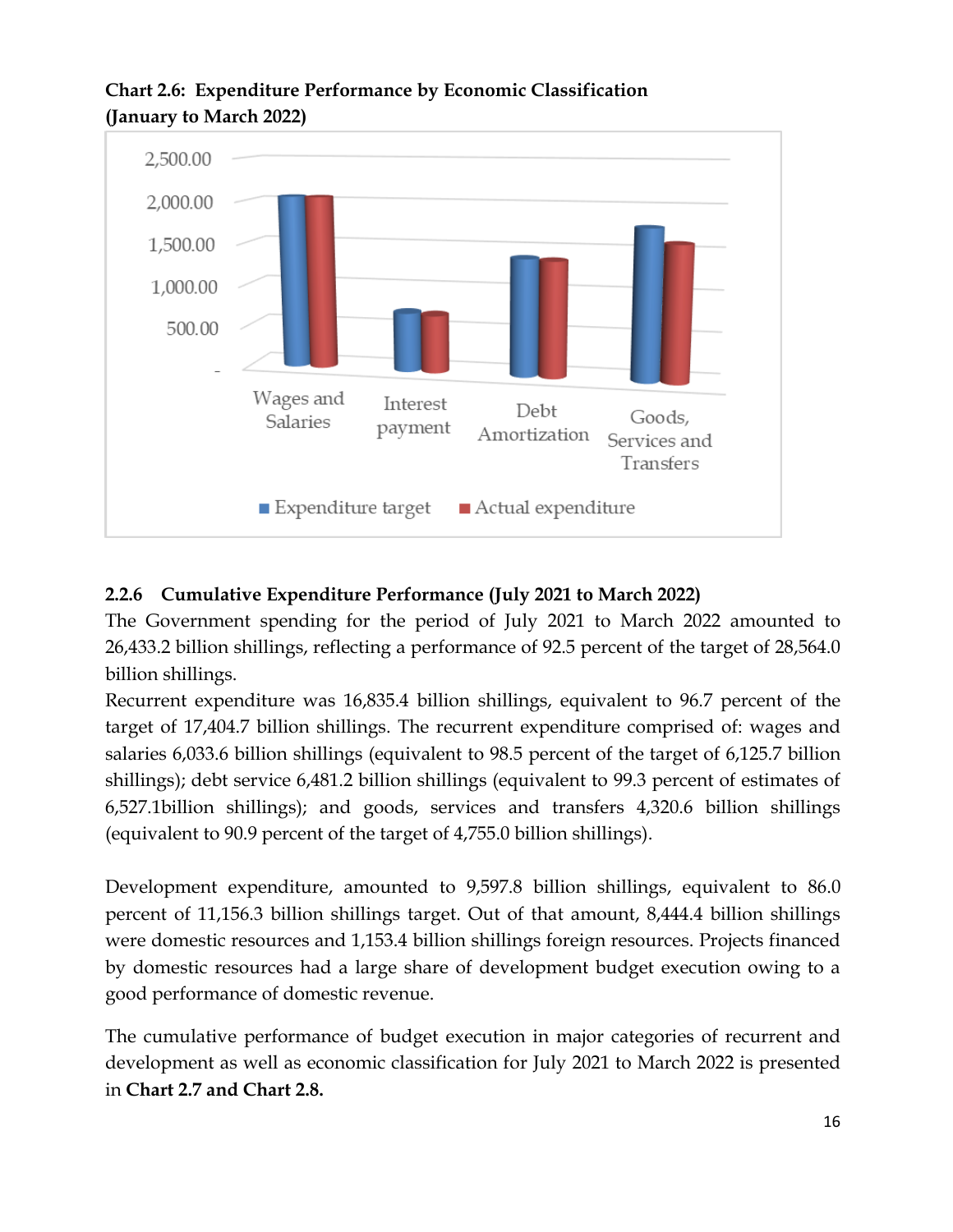**Chart 2.7: Cumulative Expenditure Performance by Recurrent and Development Budget (July 2021 to March 2022)**



**Chart 2.8: Cumulative Expenditure Performance by Economic Classification (July 2021 to March 2022)**



## <span id="page-16-0"></span>**2.3 Grants**

During the third quarter of 2021/22, grants received were 18.4 billion shillings, equivalent to 6.0 percent of the estimated amount of 324.7 billion shillings. Out of the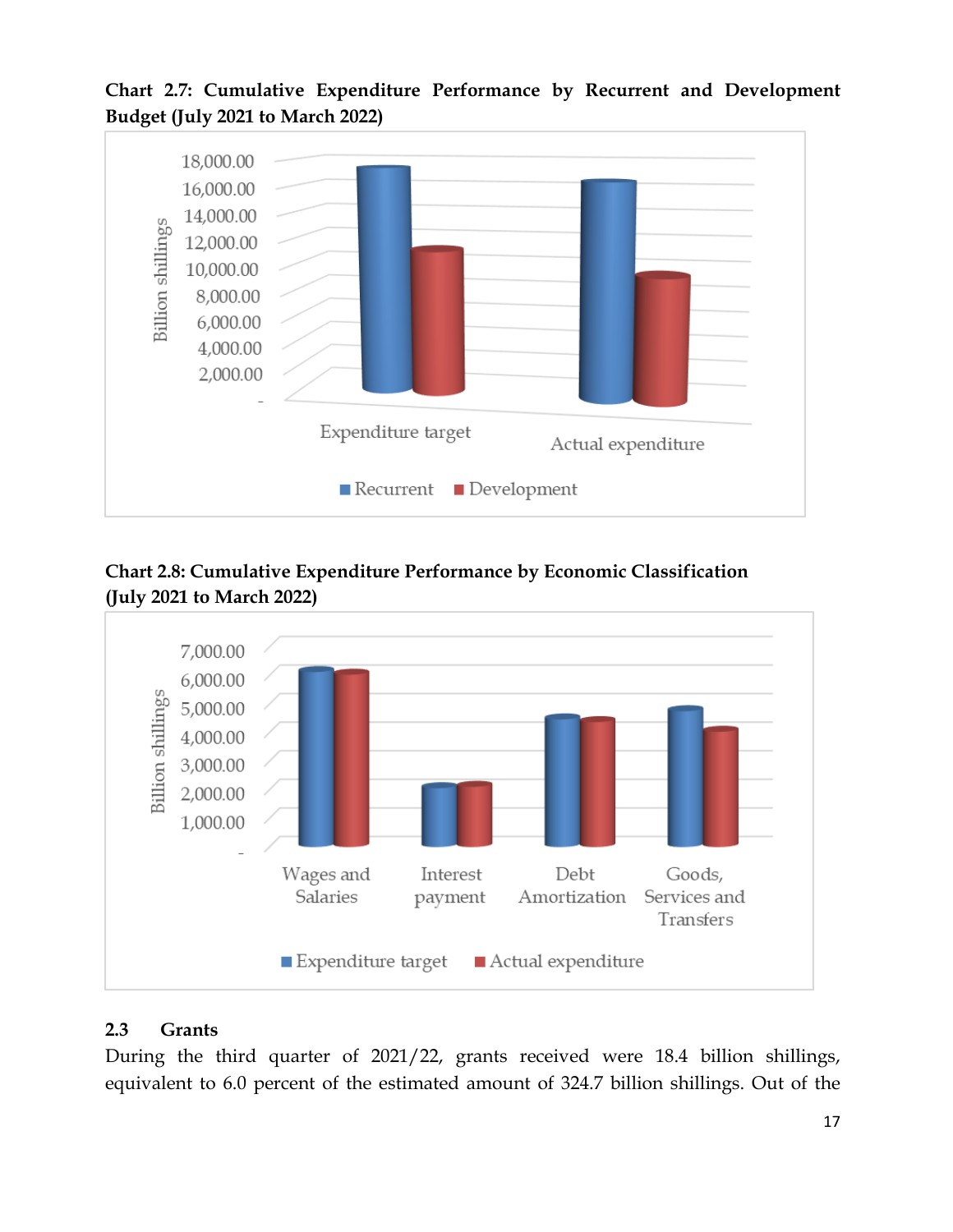total grants, Project grants were 18.4 billion shillings equivalent to 7.0 percent of the estimates of 260.0 billion shillings. There were no disbursemenst from Basket Funds and General Budget Support grants. The underperformance was attributed to the impacts of COVID -19 in donor countries. For the period of July 2021 to March 2022, grants received were 526.5 billion shillings, equivalent to 53.8 percent of the estimated amount of 978.1 billion shillings. Out of that amount, Project grants were 423.9 billion shillings equivalent to 52.1 percent of the estimates of 814.1 billion shillings, Basket Funds were 50.4 billion shillings against the target of 164.0 billion shillings and General Budget Support grants were 52.2 billion shillings. The cumulative performance of foreign grants is represented in **Chart 2.9**.





### <span id="page-17-0"></span>**2.4 Financing**

Total financing for the third quarter was 1,315.3 billion shillings against the target of 1,401.6 billion shillings, equivalent to 94.0 percent. Out of the total financing, total foreign net financing from borrowing amounted to 665.0 billion shillings against the target of 633.6 billion shillings. Total domestic net financing was 650.4 billion shillings against the target of borrowing 768.0 billion shillings, equivalent to 85.0 percent. For the first three quarters of 2021/22, total financing was 4,308.9 billion shillings against the target of 4,765.9 billion shillings, equivalent to 90.0 percent of the target. Out of the total financing, total foreign net financing from borrowing amounted to 3,007.5 billion shillings against a target of 3,469.5 billion shillings, equivalent to 87.0 percent and total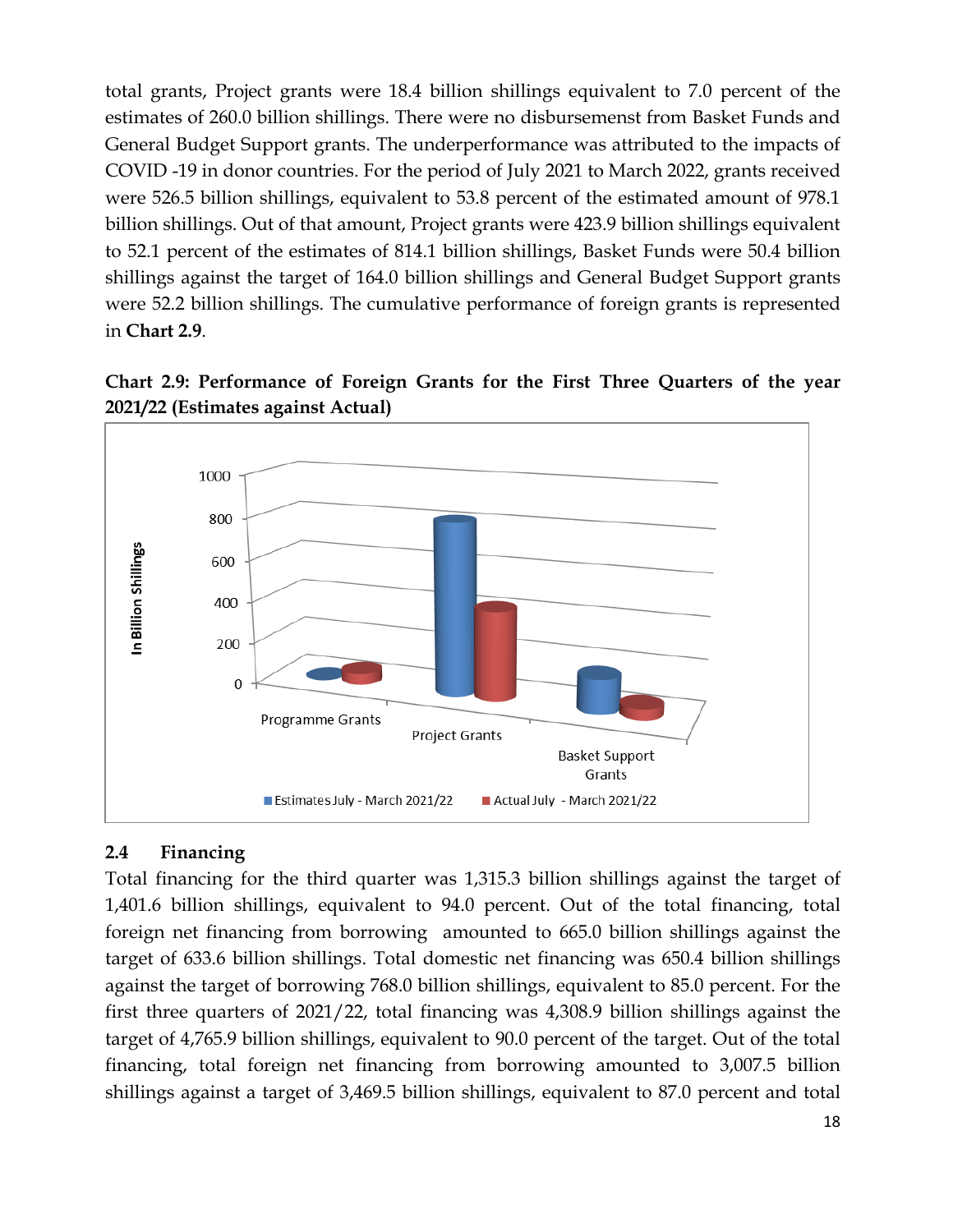domestic net financing from borrowing amounted to 1,301.4 billion shillings against the target of borrowing 1,296.4 billion shillings, equivalent to 100.0 percent of the target.

### <span id="page-18-0"></span>**2.4.1 Domestic Financing**

In 2021/22 Government budget, domestic borrowing was planned at 4,989.1 billion shillings, whereby 3,150.3 billion shillings were for financing rolling over of maturing Treasury Bills and Bonds and 1,838.8 billion shillings were new loans for financing development projects. During the third quarter of 2021/22, a total of 1,740.6 billion shillings were borrowed from domestic market against the target of borrowing 1,857.1 billion shillings, equivalent to 94.0 percent. Out of the amount borrowed, 1,090.2 billion shillings was for redemption (rollover) of matured obligations and 650.4 billion shillings was borrowed for financing development projects. Cumulatively, a total of 3,663.3 billion shillings were borrowed from domestic market against the target of borrowing 3,591.1 billion shillings, equivalent to 102.0 percent. Out of the amount borrowed, 2,361.8 billion shillings was for redemption (rollover) of matured obligations and 1,301.4 billion shillings was borrowed for financing development projects.

## <span id="page-18-1"></span>**2.4.2 Foreign Financing**

Net foreign financing for the third quarter was a borrowing of 665.0 billion shillings against the target of 633.6 billion shillings. Disbursements of concessional loans were 818.2 billion shillings against the target of 370.8 billion shillings and non-concessional loans were 257.4 billion shillings against the target of 693.0 billion shillings. In addition, amortization of foreign loans was 410.6 billion shillings against estimates of 430.2 billion shillings. For the period of July 2021 to March 2022, net foreign financing was a borrowing of 3,007.5 billion shillings against the target of 3,469.5 billion shillings. Out of the amount, disbursements of concessional loans were 3,129.5 billion shillings against the target of 2,408.2 billion shillings and non-concessional loans amounted to 1,639.7 billion shillings against the target of 3,045.1 billion shillings. In addition, amortization of foreign loans was 1,761.7 billion shillings against estimates of 1,983.8 billion shillings. The trend of grants and external concessional loans is shown in **Table 2.1** and the performance of foreign financing for the first three quarters of the year 2021/22 is presented in **Chart 2.10**.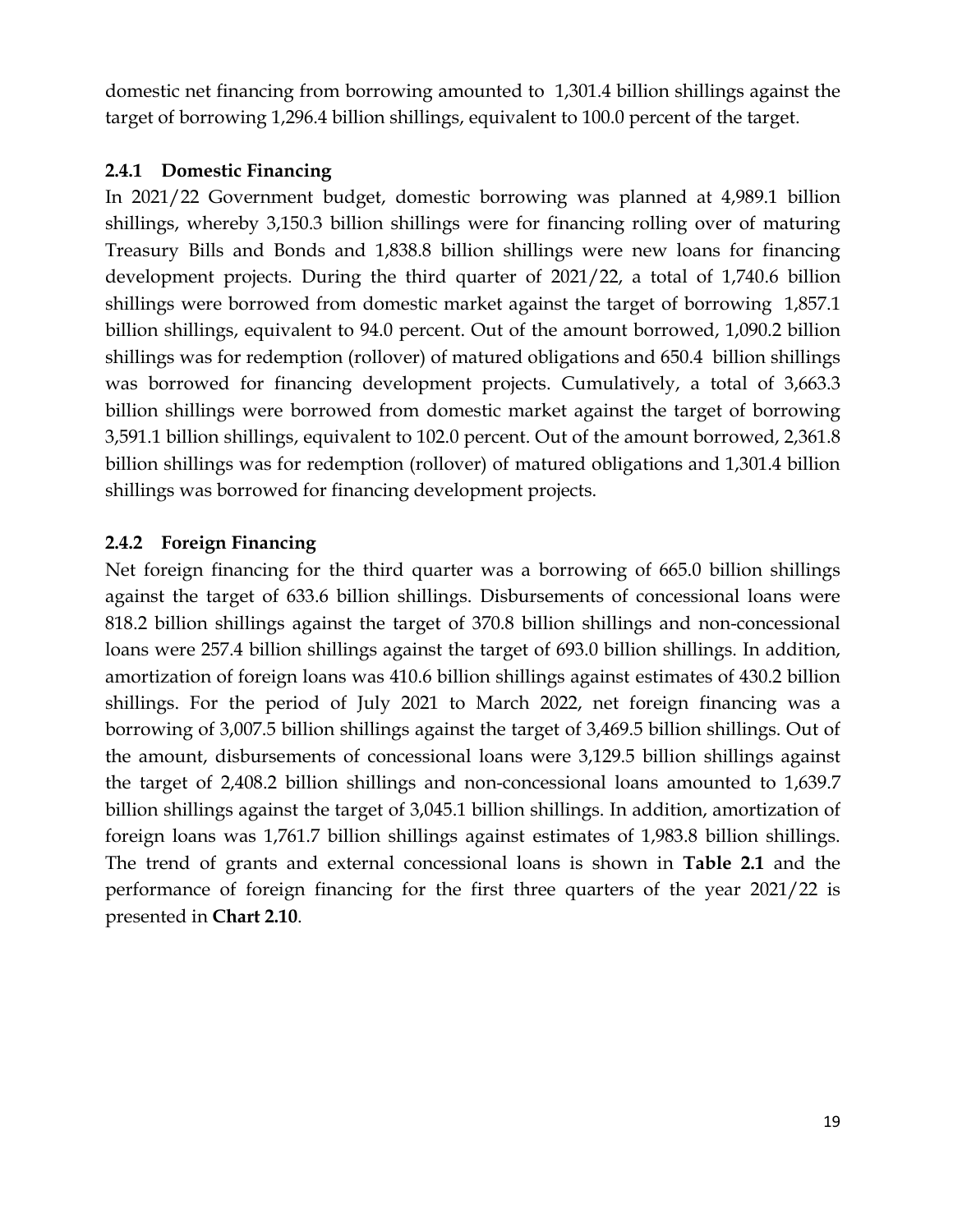## **Table 2.1: Trend of Grants and External Concessional Loans(July 2021 – March 2022)**

| Summary of Disbursement July 2021 - March 2022 (All figures in millions shillings) |                    |                                       |                                                  |                                          |                       |  |  |  |  |  |
|------------------------------------------------------------------------------------|--------------------|---------------------------------------|--------------------------------------------------|------------------------------------------|-----------------------|--|--|--|--|--|
| <b>AID MODALITY</b>                                                                | Type of assistance | Annual<br>commitment as<br>per budget | <b>Commitment (July</b><br>2021 - March<br>2022) | Disbursement (July<br>2021 - March 2022) | $\%$ of<br>Commitment |  |  |  |  |  |
| <b>GBS</b>                                                                         | Grants             |                                       |                                                  | 52,186                                   | N/A                   |  |  |  |  |  |
| <b>GBS</b>                                                                         | Concessional Loan  | 1,310,650                             | 1,310,651                                        | 1,310,650                                | 100.0%                |  |  |  |  |  |
| <b>Sub Total</b>                                                                   |                    | 1,310,650                             | 1,310,651                                        | 1,362,837                                | 104.0%                |  |  |  |  |  |
| <b>Basket Funds</b>                                                                | Grants             | 222,570                               | 163,985                                          | 50,405                                   | 30.7%                 |  |  |  |  |  |
| <b>Basket Funds</b>                                                                | Concessional Loan  | 47,789                                | 47,789                                           | 6,760                                    |                       |  |  |  |  |  |
| <b>Sub Total</b>                                                                   |                    | 270,359                               | 211,774                                          | 57,165                                   | 27.0%                 |  |  |  |  |  |
| Development Projects                                                               | Grants             | 915,506                               | 814,127                                          | 423,863                                  | 52.1%                 |  |  |  |  |  |
| Development Projects                                                               | Concessional Loan  | 1,758,111                             | 1,049,747                                        | 1,812,139                                | 172.6%                |  |  |  |  |  |
| Sub Total                                                                          |                    | 2,673,617                             | 1,863,874                                        | 2,236,002                                | 120.0%                |  |  |  |  |  |
| <b>Grand Total</b>                                                                 |                    | 4,254,626                             | 3,386,299                                        | 3,656,003                                | 108.0%                |  |  |  |  |  |

**Chart 2.10: Performance of Foreign Financing for the First Three Quarters of the year 2021/22 (Estimates Vs Actual)**

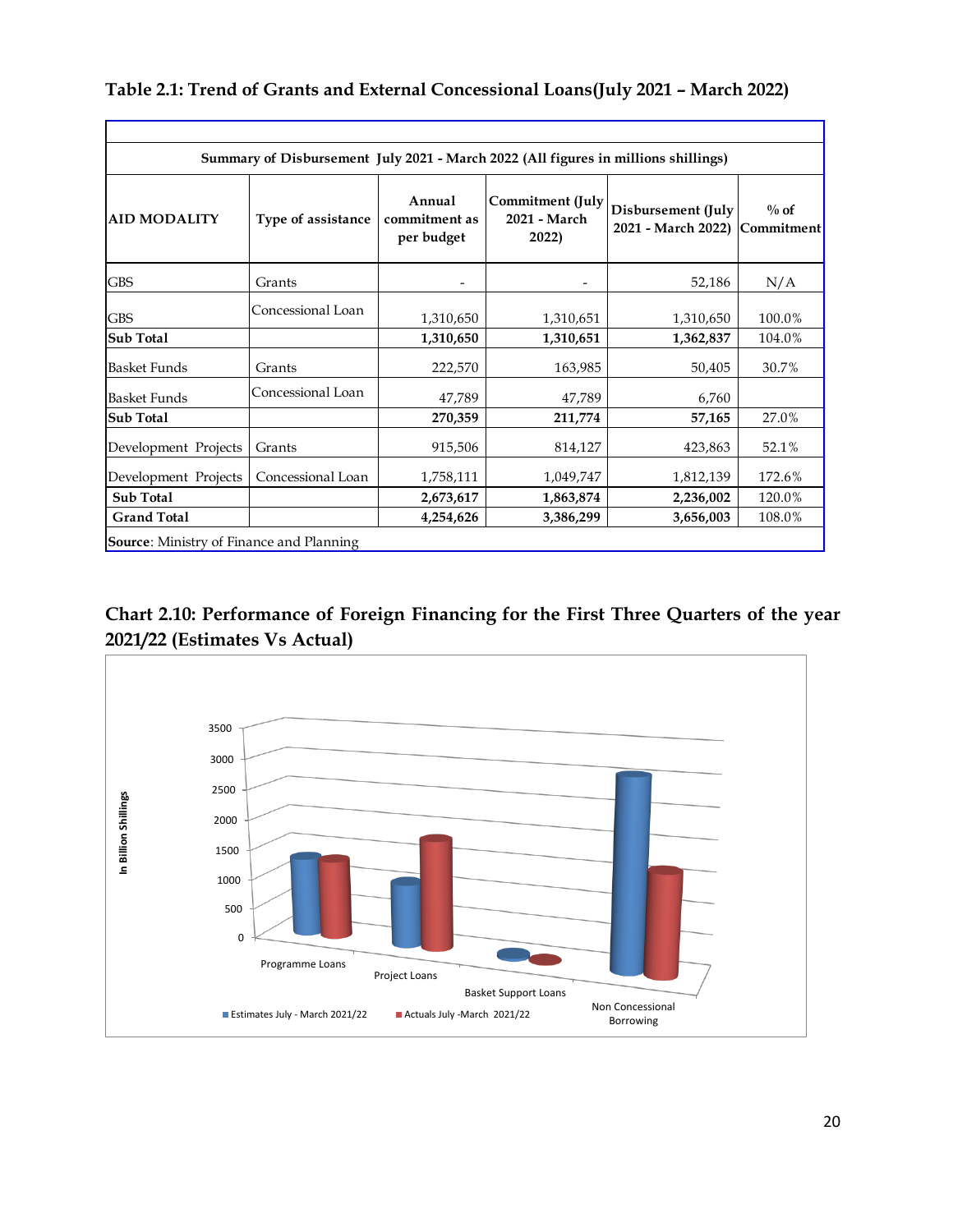#### <span id="page-20-0"></span>**3.0 GOVERNMENT DEBT DEVELOPMENT**

#### <span id="page-20-1"></span>**3.1 Overall Debt Stock**

As at end March 2022, the Central Government debt amounted to 69,261.2 billion shillings compared with 59,852.63 billion shillings recorded in the corresponding period in 2021, equivalent to an increase of 17.7 percent (**Chart 3.1**). Out of this amount, external debt amounted to 47,483.2 billion shillings, equivalent to 68.6 percent of total Government debt and domestic debt was 21,778.0 billion shillings . The increase was driven by new borrowing to finance development projects; issuing of the non-cash special bond in favor of the Public Service Social Security Fund (PSSSF) for payment of arrears; and increased utilization of overdraft facility.





## <span id="page-20-2"></span>**3.2 Central Government Domestic Debt Stock**

As at end March 2022, domestic debt was 21,778.0 billion shillings, reflecting an increase of 35.0 percent compared with 14,155.69 billion shillings registered in the same period in 2021. The increase was attributed to issuing of the non-cash special bond in favor of PSSSF and new borrowing from domestic market. Out of total domestic debt stock, treasury bonds accounted for 15,235.74 billion shillings, treasury bills 1,741.28 billion shillings, special bond and stocks 3,271.95 billion shillings and other debts 1,529.02 billion shillings. **Chart 3.2** represents the share of domestic debt stock by instrument category.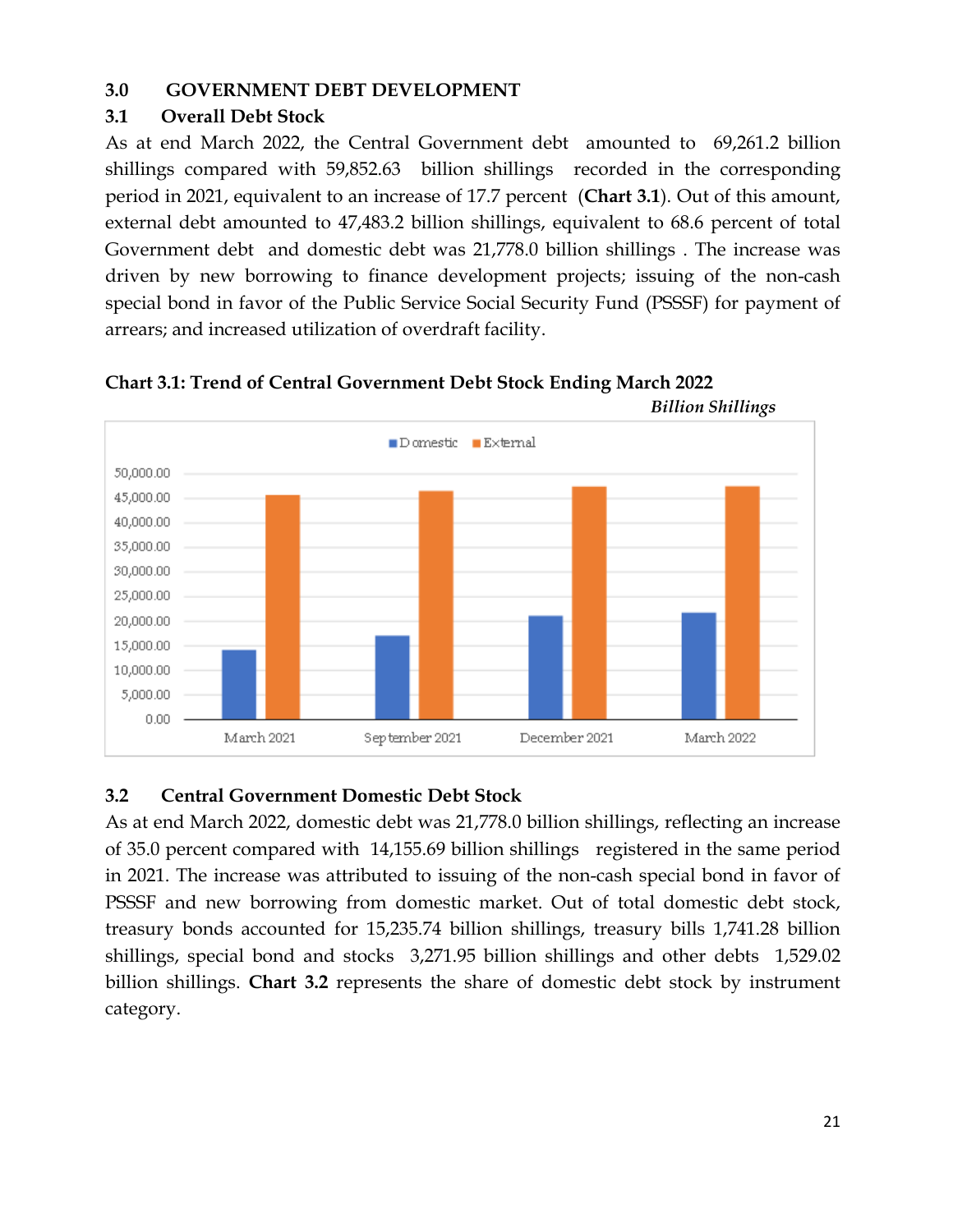

**Chart 3.2: Share of Domestic Debt by Instrument Category**

## <span id="page-21-0"></span>**3.3 Central Government External Debt Stock**

During the period under review, Government external debt stock increased to USD 20,658.2 million from USD 18,933.7 million recorded in the corresponding period in 2021. The external debt portfolio is denominated by concessional loans accounting for 71.0 percent. The largest share of concessional loans are contracted from International Development Association (IDA) and the African Development Bank (AfDB). Concessionality of Central Government External Debt is shown in **Chart 3.3**.



**Chart 3.3: Concessionality of Central Government External Debt**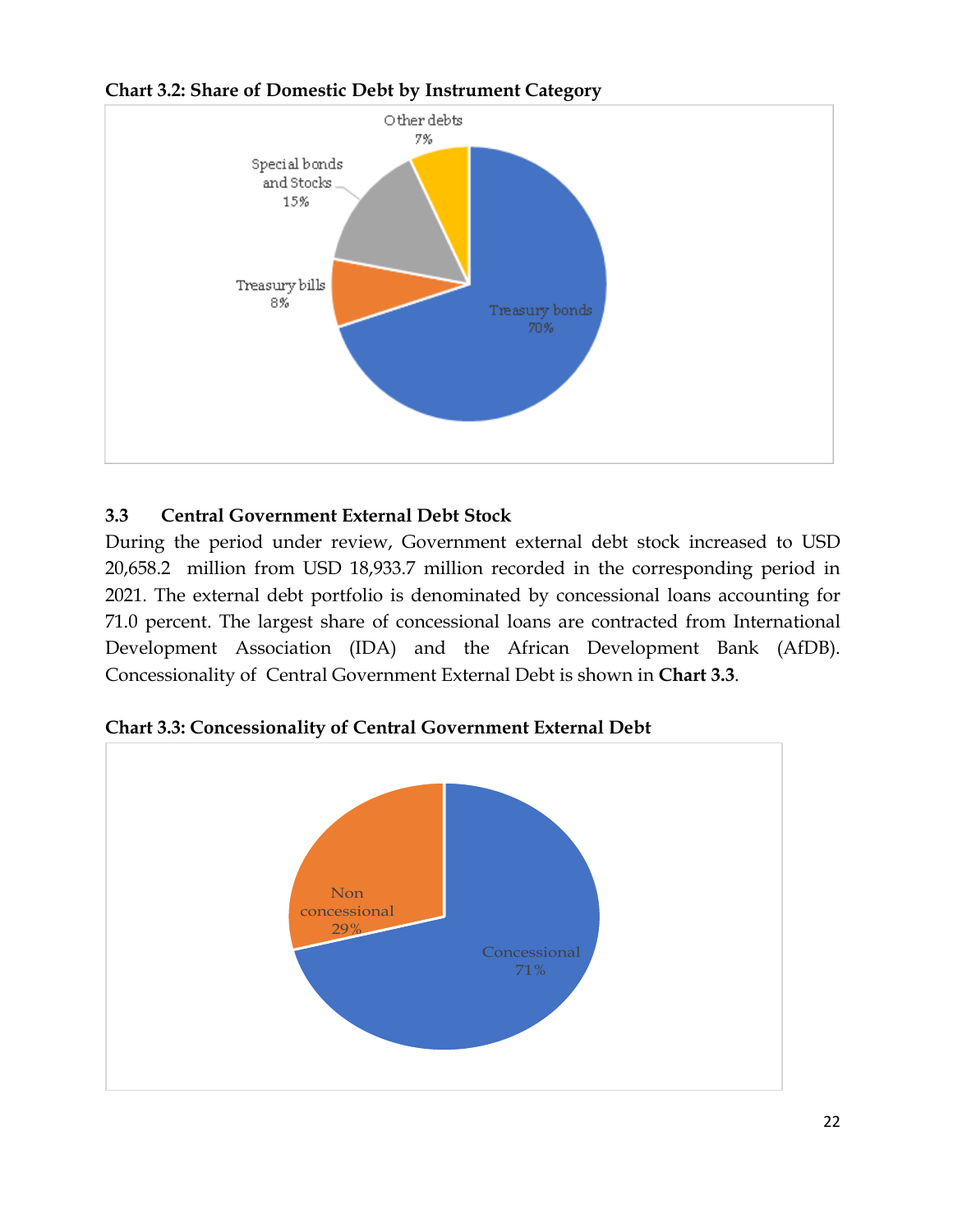### <span id="page-22-0"></span>**3.4 Debt Sustainability Analysis Results**

The Debt Sustainability Analysis (DSA) conducted in November 2021 revealed that, Tanzania's debt remains sustainable in the short, medium to long-term as the debt burden indicators were below the International agreed thresholds (**Table 3.1** and **3.2**).

| <b>External DSA</b>           | Threshold | 2021/22 | 2022/23 | 2023/24 | 2025/26 | 2026/27 | 2031/32 |
|-------------------------------|-----------|---------|---------|---------|---------|---------|---------|
| PV of debt-to GDP ratio       | 40        | 18.8    | 18.7    | 18.8    | 18.5    | 18.4    | 20.2    |
| PV of debt-to-exports ratio   | 180       | 117.4   | 108.5   | 102.8   | 96.9    | 93.7    | 95.7    |
| Debt service-to-exports ratio | 15        | 11.5    | 9.4     | 9.2     | 9.2     | 7.7     | 9.4     |
| Debt service-to-revenue ratio | 18        | 14.2    | 12.1    | 10.6    | 10.9    | 11.3    | 12.1    |

**Table 3.1: Projected External Public Debt burden indicators**

| Table 3.2: Projected Overall Public Debt burden indicators |  |  |
|------------------------------------------------------------|--|--|
|                                                            |  |  |

| <b>Public DSA</b> | <b>Benchmark</b> | 2021/22 | 2022/23 | 2023/24 | 2025/26 | 2026/27 | 2031/32 |
|-------------------|------------------|---------|---------|---------|---------|---------|---------|
| PV of debt-to GDP | 55               | 31.8    | 31.8    | 30.7    | 29.4    | 29.0    | 20.2    |
| ratio             |                  |         |         |         |         |         |         |
| PV of debt-to-    | N/A              | 206.2   | 201.9   | 198.3   | 191.8   | 179.4   | 95.7    |
| Revenue and grant |                  |         |         |         |         |         |         |
| Debt service-to-  | N/A              | 32.2    | 31.2    | 27.4    | 25.6    | 20.6    | 26.3    |
| revenue ratio     |                  |         |         |         |         |         |         |

## <span id="page-22-1"></span>**4.0 LIKELY BUDGET OUTTURN TO JUNE 2022**

Going forward, the Government will continue to implement fiscal and monetary measures in order to contain macroeconomic variables at reasonable levels, including inflation. Given the current trend, it is anticipated that collection of domestic revenue will be lower than the targets by not less than 10 percent as at end June 2022. On the other hand, expenditure will be adjusted in line with available resources while protecting key expenditure items and cut spending on other items. Key areas that will be considered include Government debt service, staff salaries, provision of social services, and the implementation of flagship projects.